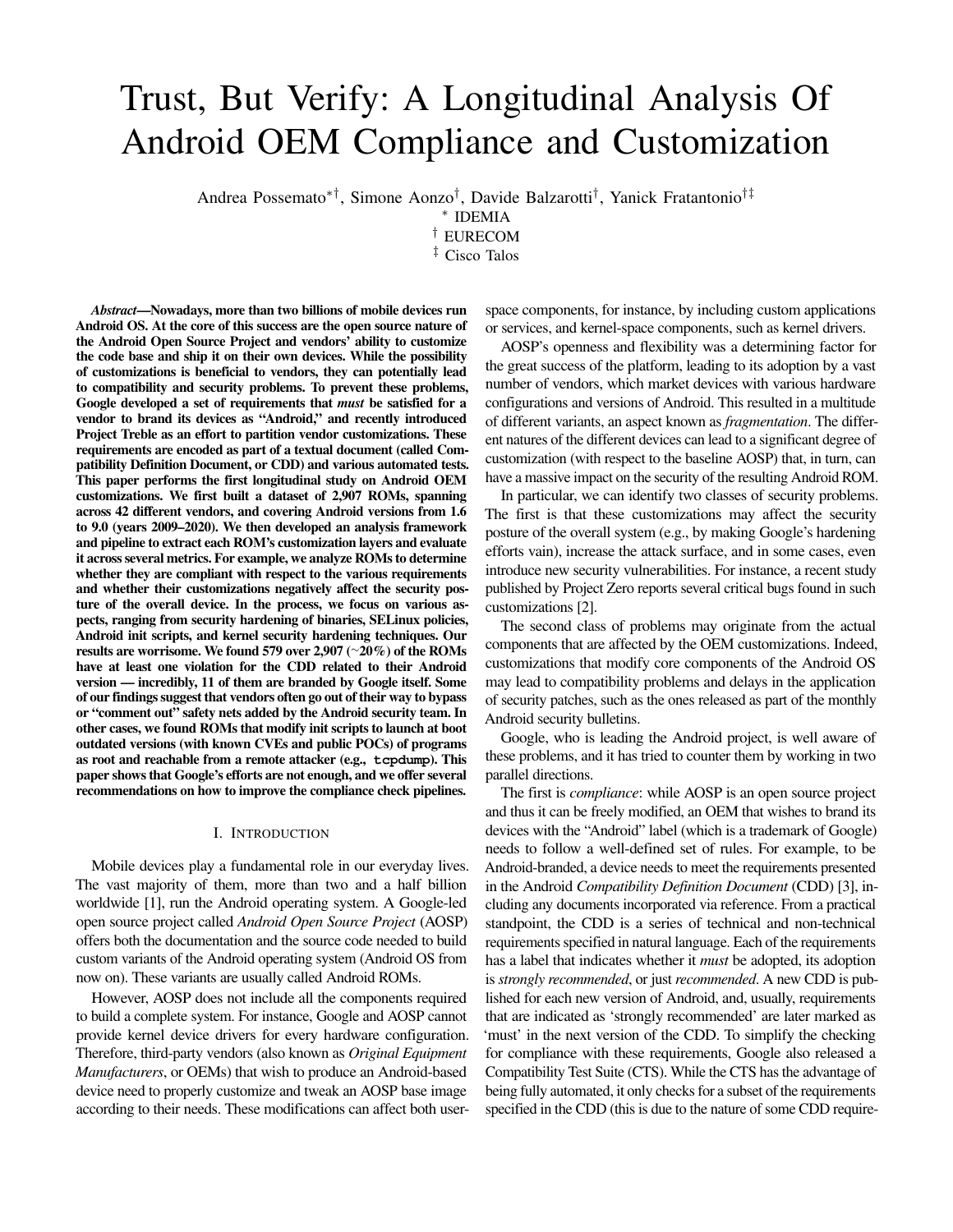ments, which is challenging to express in a programmatic form).

A second Google-led effort to counter the security repercussions introduced by OEM customizations is *Project Treble*, a rearchitecture of the Android OS, introduced in 2017 as part of Android 8.0. This reorganization aims to separate the vendorspecific components (e.g., drivers for specific chipsets and other customizations) from the core Android OS framework. The rationale behind this change is to make it easier for OEM to apply (security) patches to their customized AOSP. In fact, AOSP patches only touch AOSP-related code and do not touch the vendor-specific portion. Thus, an OEM that respects Project Treble's core principle can always cleanly apply AOSP security patches without worrying about backward compatibility and other integration problems.

Finally, with Project Treble, the test suites have also been augmented with the *Vendor Test Suite* (VTS), which helps to validate the vendor interface and ensuring forward compatibility of vendor implementations. According to Google's documentation [\[4\]](#page-13-3), the VTS can be thought of as an analogous of the CTS, and it can be used to automate the testing of the hardware abstraction layer and OS kernel, in both legacy and current Android architectures. We note that compliance with the VTS is strictly required for any ROM that wishes to run Google's software suite, also known as *Google Mobile Services* (GMS), which includes popular software like the Google Play Store, GMail, Google Maps, and YouTube. VTS compliance is also required for a device to be branded under the 'Android One' label [\[5\]](#page-13-4).

Some works show how vendors' customizations introduce vulnerabilities with severe security repercussions. Researchers focused on customized drivers [\[6\]](#page-13-5) and customizations of the Android framework [\[7\]](#page-13-6), but we still lack a complete picture of Android OEM customizations over time and that tackles different aspects of the OS security perimeter. Hence, we built a fully automated analysis pipeline tailored to the analysis of Android OEM customizations, and we used our framework to perform the first large-scale longitudinal study on Android OEM customizations. The analysis was performed on a dataset of 2,907 ROMs from 42 different OEMs. This dataset was obtained by crawling OEMs websites, which often contain direct links to ROMs, and it consists of ROMs published from the year 2010 to 2020 and covering ROMs from Android version 2.3 to version 9.0.

From a high-level perspective, our analysis focuses on two key aspects: 1) whether a given OEM complies with the various regulations imposed on Android-branded devices (e.g., CDD, CTS, VTS); and 2) whether and how the various OEM customizations affect the security posture of the entire OEM. To investigate these two aspects, our study considers a wide range of technical aspects, including customizations of the security hardening of binaries, SELinux policies, Android's init scripts, and kernel security hardening settings.

Our large-scale measurement allows us, for the first time, to answer several security-related questions. For instance, are Google's automated compliance checks sufficient to detect CDD and VTS violations? Do certified ROMs violate some of the requirements? Do ROM customizations follow Project Treble's principle of keeping vendor-specific changes to the vendor partition (so to ease the application of security patches)? What kind of customizations is most prevalent? Do these customizations affect the overall security posture? For what concerns the vendor-specific binaries and data,

how do their security settings (e.g., hardening techniques) fare when compared to the ones adopted in the main AOSP baseline?

Sadly, the answers to these questions are often worrisome. We identified that 579 over 2,907 ([∼](~)20%) Android-branded ROM violate at least one "must comply" CDD rule, while 289 ([∼](~)10%) do not implement at least one "strongly recommended" suggestion.

While some of these violations may have gone unnoticed by Google because of the technical challenges involved when automatically analyzing ROM—a challenge that we nonetheless successfully overcame—some of these violations are surprisingly obvious, and even the automated CTS and VTS tests can raise warnings. This result casts some shadow on the effectiveness of the ROM certification process. Our analysis also identified violations concerning Project Treble guidelines: in particular, we found ROMs that significantly modify non-vendor partitions, thus affecting the ease of application of security patches. Even though we believe that the principle and the intent of Project Treble are valuable, its effectiveness is hampered by the lack of a strict enforcement procedure.

Finally, we identified several customizations whose security impact, regardless of whether they constitute or not a violation of the guidelines, is significant. For example, we have found that 29% of ROMs with SELinux modified their policies in a way that bypasses *never allow* specifications of the main AOSP SELinux policy: we identified cases that "commented out" *never allow* SELinux policies to compile their customized version of the policies. We also found devices shipping init scripts implementing invasive customizations. For instance, we found a vendor that ships a ROM with an outdated version of tcpdump (with a known CVE and public POC), running as root, at boot, and reachable by a remote attack. We also found several ROMs that do not use many of the hardening techniques that the Android security team has developed over the years [\[8\]](#page-13-7).

We conclude this paper with several recommendations for Google. In particular, we identified several improvements to extend the compliance requirements that can be automatically verified, and we discuss several proposals in terms of guidelines that Google could add to its official documentation to discourage customizations that affect the security posture of customized ROMs.

In summary, this paper makes the following contributions:

- We perform the first longitudinal and large-scale analysis on 2,907 Android ROMs, over 42 OEMs and spanning over 10 versions of Android, to explore how customizations affect the Android System Security.
- Our analysis takes an in-depth look at two key aspects: *compliance*, which checks whether a certified ROM actually follows the rules, and *security posture*, which focuses on how customizations may affect the security of the overall device.
- We identified numerous certified ROMs—and thus supposed to have passed the test suites and compliant with all the requirements dictated by Google through CDD— that actually do not meet the security prerequisites.
- We highlight how vendor-specific components significantly lag behind with respect to the security posture of the main AOSP, and we uncover several techniques that, even though are not strict violations of the guidelines, create security holes in AOSP main safety nets (e.g., SELinux policies, software hardening).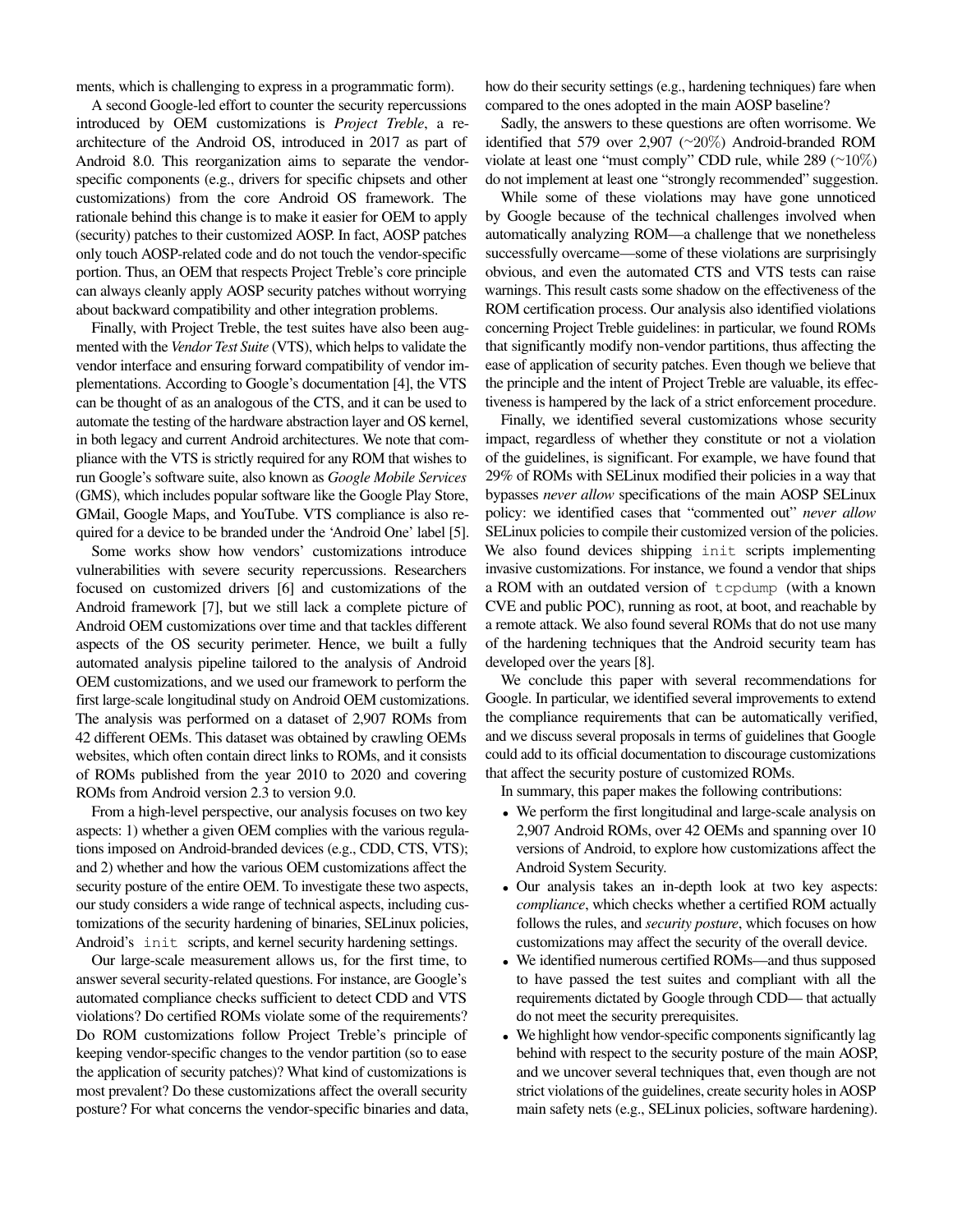In the spirit of open science, we will release the detailed results and we will make our analysis pipeline available to the community.

#### II. LIFE OF A ROM

#### *A. What is in a ROM*

We use the term ROM to refer to a phone firmware based on the Android operating system. Devices come with a pre-installed system, called *stock ROM*, which is often provided in the form of an archive (with different compression schemes), to allow users to restore the device to factory settings. A ROM contains all the necessary software components, policies, and configurations needed by the system to boot and work properly. Among the software components present in a ROM, we find, for example, the various executables and system libraries, the pre-installed applications, all the scripts necessary for the system to be configured correctly at boot (Android Init Script), and a series of security policies (such as SELinux and SECCOMP) intended to make the system safer. All these components are organized in a set of partitions. The first partition common to all systems is the boot partition, which contains the Linux kernel image. Then, depending on the Android version used by the vendor as the base for its system, the partition layout, and the filesystem may vary. For instance, if the system is based on an Android version before 8.0 (SDK 26), all these components are likely placed inside a single /system partition. Otherwise, if the device is based on an Android version equal or greater than 8.0 and has been subject to the re-architecture of Project Treble, all the customizations made by the vendor are delegated to a separate /vendor partition. As we already explained, this separation allows for a more straightforward application of the security patches provided by Google. Unfortunately, our study shows that in practice, this is often not the case.

## *B. ROM Customization*

The process of creating an Android-based system requires numerous steps. First, the vendor must decide which version of Android to use as the basis for its system. Once the version (and therefore its SDK level) has been decided, the vendor proceeds to fork the corresponding tagged branch from the official repositories of the Android Open Source Project.

A counter-intuitive fact is that a single Android version (e.g., Android 9, codename *Pie*) might have multiple tags to use as base image: for example, just for the Android Pie, Google released *47 different base images* at different points in time [\[9\]](#page-13-8). Hence, a vendor that bases its custom Android system on Android Pie can decide which base image to use across those 47 different versions officially provided by Google. Each of these images might differ from several aspects: a newer release might provide some fix for disclosed vulnerabilities or other usability issues, introduce new binaries and services, or change the default configuration for a specific component.

Once a vendor obtains a base image, it then applies customization and modification to the entire system, either by introducing new components (e.g., new binaries and services) or modifying core services. Changes are not limited to user-space software components only. Typically, the vendor also inserts kernel components into the system (such as drivers for custom peripherals) and can also make changes to security policies or init scripts.

When the vendor has completed the system modification process and is ready to market its device, it can decide whether it wants the device to become an *Android Google Mobile Services certified* device or to remain a generic device built on top of the AOSP. If the vendor wants to use the Android brand on its device, it must request a certification from Google. Having this certification also allows the vendor to include all Google apps within its ROM, such as GMail, or Google Maps. Depending on the type of device that the vendor wants to market, with or without a Google license, the vendor is required to pass a series of tests, which we illustrate next.

#### *C. Compliance Checks and Requirements*

We now present the different types of tests vendors must pass to have a device compatible with AOSP or the GMS certification by Google.

To release an *Android-compatible* device, vendors *must* comply with the guidelines defined in the *Android Compatibility Definition Document* (CDD). The CDD enumerates all the requirements that must be satisfied by a vendor to have a system compatible with a given version of Android. For each new Android release, Google maintains and publishes a new CDD, where they define the new guidelines for several aspects, like compatibility with the multimedia framework or with the hardware. Security also plays a crucial role in the CDD that, from its first edition, contains an entire chapter dedicated to the *Security Model Compatibility*.

If the vendor wants instead to obtain a Google certification and brand its device as *Android*, it must pass numerous tests aimed at analyzing and verifying first the compatibility with AOSP, but also the security of the whole system. The first class of tests is defined by the *Compatibility Test Suite*, a series of tests aimed at ensuring that the device is entirely compatible with AOSP. Many of the tests performed in this test suite verify that the requirements defined in the CDD are respected.

If the vendor wants its devices to include all the Google applications, it must also comply with the *GMS Requirements Test Suite* (GTS): once passed, these tests allow the vendor to obtain the Google license for their apps. If the vendor's system is based on a version of Android redesigned with Project Treble, the approval process requires the vendor to pass another series of tests, named *Vendor Test Suite* (VTS). The VTS consists of a set of frameworks and test cases designed to improve the robustness, reliability, and compliance of the Android system (e.g., Hardware Abstraction Layers and libraries) and low-level system software like the OS kernel. All these tests are run by the device manufacturer [\[10\]](#page-13-9) thanks to Tradefed [\[11\]](#page-13-10), a continuous test framework designed for running tests on Android devices. If all tests pass correctly, the device is considered compliant with the CDD and with all the security and compatibility requirements defined by Google.

#### III. ROM ANALYSIS FRAMEWORK

In this section, we present an overview of our ROM analysis framework and we discuss how we extract different security-relevant information, such as binary security settings, SELinux policies, init scripts, and kernel security settings.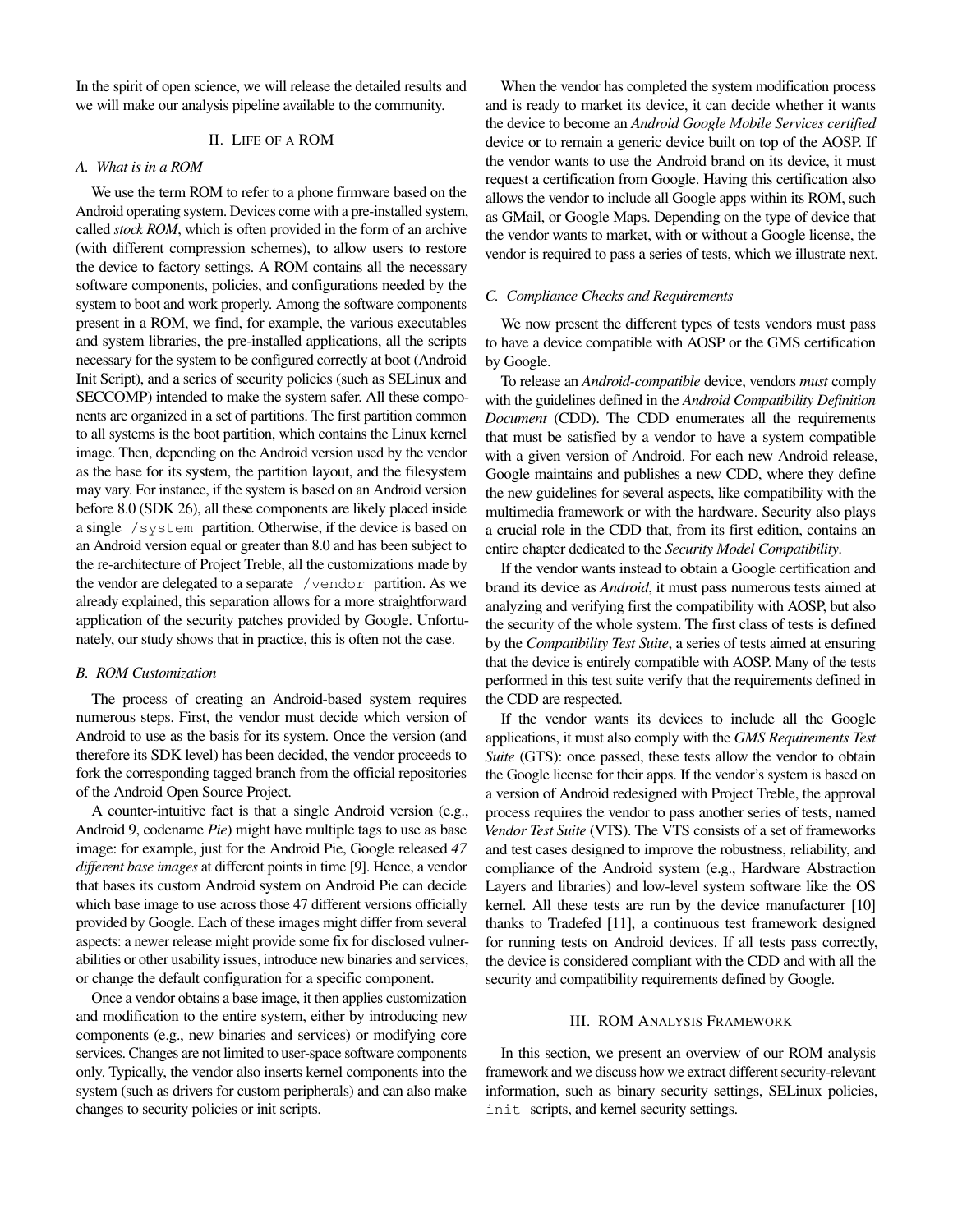## *A. Architecture Overview*

Given a ROM as input, our framework automatically detects the compression schemes and the filesystem type, and it unpacks the ROM for the analysis. Once the ROM is unpacked, the system then proceeds by identifying the AOSP tag used by the vendor to build the firmware. This step is fundamental to perform our analysis. In fact, the process of identifying how the vendor customized a given ROM can be seen as a differential analysis of the ROM with respect to the AOSP baseline that the vendor selected when customizing its version. This phase is fundamental when trying to understand whether a vendor customization introduced an error, a misconfiguration, or a new vulnerability, or whether the problem was already present in the original AOSP code.

Once our system identifies the starting AOSP tag, it then clones and compiles the corresponding repository to build a reference image on top of which it can perform the differential analysis. This process is repeated for each ROM.

Finally, the system extracts information related to binaries and libraries (ELF), SELinux policies, init scripts, and Linux kernel configurations. Each of these components is handled by an ad-hoc plugin, which we discuss in detail in the upcoming subsections. The entire procedure takes approximately 20 minutes for each ROM.

## <span id="page-3-0"></span>*B. Tag Identification*

Finding the right base image (identified by a git tag) used by a vendor as a starting point for its customization is crucial for our work. Unfortunately, identifying the base image used by a given ROM is not always a straightforward process as there are often many different base images for each "main" version of Android. This section discusses the various techniques and heuristics we developed to pinpoint the base image used by a given ROM.

During the building process of a system image, the build system adds a large amount of information that may help recover the exact git tag forked by the vendor. However, since the vendor controls the entire building system, this information might—and, in fact, often is—removed entirely.

In case the vendor did not modify the build system, the ROM usually includes a Build ID that uniquely identifies the starting base image. The format of this identifier may change across different Android versions, and it resides in the ro.build.id property of the build.prop file. Therefore, we built a mapping between Build IDs and base images, starting from the official Android documentation [\[9\]](#page-13-8). This mapping shows that, for example, a Build ID equal to NOF27B corresponds to Android Nougat release 25 (android-7.1.1\_r25).

However, if the vendor modified the build system and stripped this information, the identification becomes more challenging. In these cases, we adopt different strategies. First, we look at different values including the ro.build.description property (that may still contain the original Android build identifier) and the ro.com.google.gmsversion property (which, when combined with the ro.build.version.sdk value, can be used to pinpoint the base image). It is important to note that this value should always be present when the vendor obtained the *GMS* certification. However, there is no guarantee that the vendor obtained

this certification, and we also found ROMs that contain GMS apps but that however did not include a gmsversion property.

If none of these pieces of information is available, we rely on the combination of two properties that are *always* included: ro.build.version.sdk (i.e., the Android version) and ro.build.date.utc (i.e., the build date). By combining these two values, we can determine the "best" candidate to be considered the base image. In particular, we first list all the AOSP tags associated with the target Android SDK version, and we then identify the tag with the nearest creation timestamp.

We note that a vendor cannot easily modify these two final values, because that would introduce usability problems: changing the sdk value might introduce undefined and unexpected behavior both from the system and the apps, while changing the build date might introduce issues when dealing with system updates (e.g., anti-rollback protections might use this information to avoid booting older firmware [\[12\]](#page-13-11)).

As explained in Section [IV,](#page-4-0) this process worked well in practice. Moreover, even if some errors might have occurred, our analysis is not particularly sensitive to small imprecisions.

# *C. Analysis of Binary Customization*

We start our analysis by looking at the binaries (both ELF executables and APK's native libraries) contained in the ROM. This is particularly important because most of the critical bugs are found within these binaries components, as they are created by using unsafe languages (e.g., C, C++). Moreover, customizations have been the root cause of several recent critical 0-click bugs, e.g., those recently reported by Google Project Zero's in the (custom) Skia component of Samsung devices [\[2\]](#page-13-1).

In this phase, we check how customizations affect three main aspects related to binaries. First, we focus on security hardening techniques: we check whether vendors introduced customizations that lower the security posture of existing AOSP binaries. Second, we check whether the vendor introduced new functionality by adding new binaries or by modifying existing ones (we check for modifications of these binaries by inspecting ELF metadata such as the symbol table). Third, we check how the security posture of new binaries compares to exiting AOSP binaries and settings.

#### <span id="page-3-1"></span>*D. Analysis of SELinux Policies*

Security-Enhanced Linux (*SELinux*) is a Mandatory Access Control (MAC) system developed by the NSA and Red-Hat and publicly released in December 2000.

SELinux policies are used to define rules that a process should follow. More precisely, rules apply to *contexts* (each process belongs to a context) and can be very fine grained: in fact, every resource on the system (e.g., files, sockets) is labeled, and rules can specify access policies for each of them. For instance, a rule can indicate that a process in context X is allowed to open a network connection. SELinux follows the principle of least privilege: if no rule grants a capability C to a context X, then X does not have access to that capability.

SELinux policies became partially enforced in Android 4.3 and fully enforced in Android 5. However, during the years, SELinux has proved to be at the same time a powerful exploit mitigation [\[13\]](#page-13-12), but also the direct cause of several critical security issues due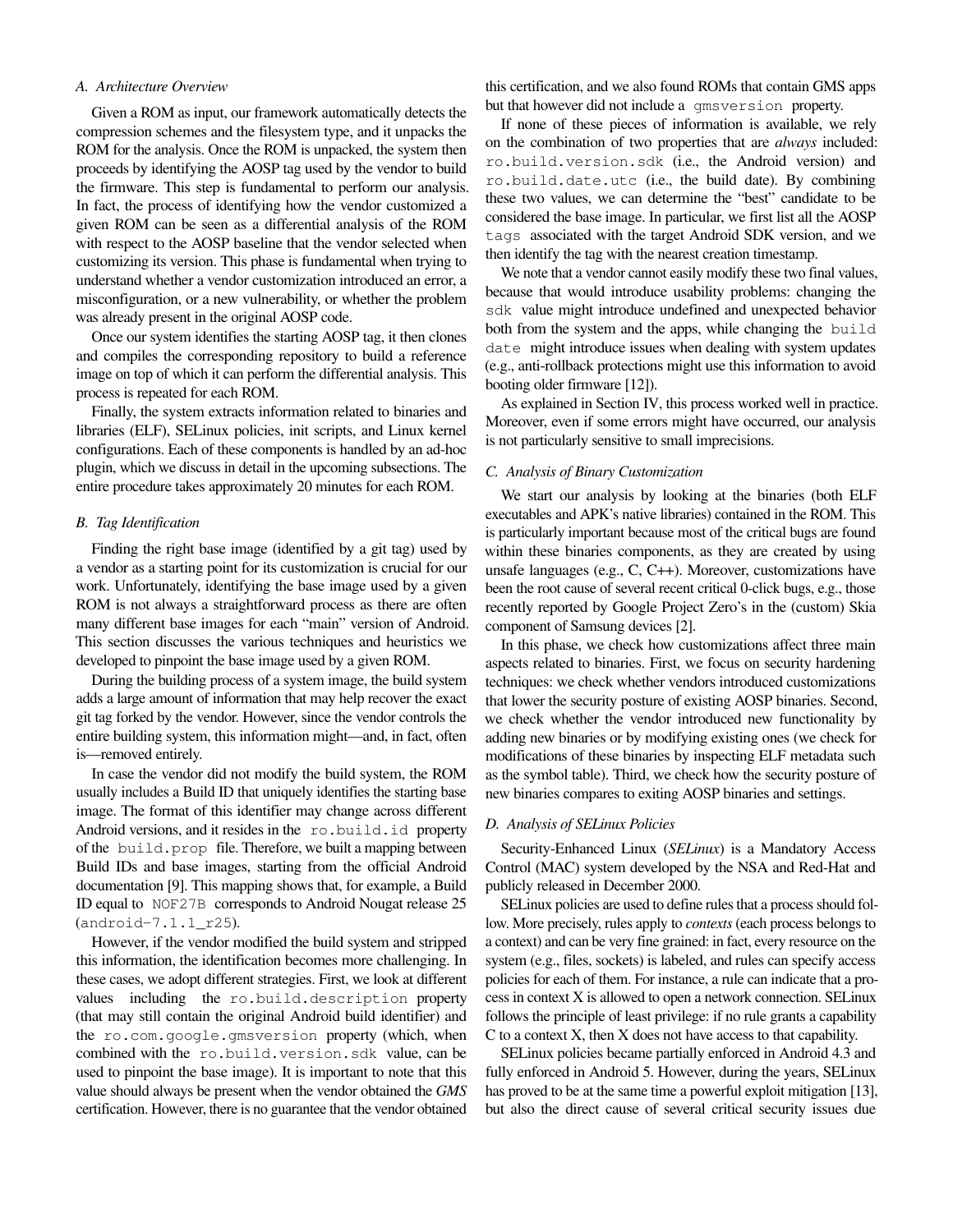to vendor customizations [\[14\]](#page-13-13). Indeed, vendors *must* customize SELinux policies as every new file (including those introduced by the vendor) need to be appropriately labeled, and new rules need to be introduced to give proper access to the right contexts. However, these customizations may also have security repercussions. For example, since base AOSP SELinux can be quite restrictive, vendors may be tempted to relax the policies and somehow circumvent the safety nets implemented by AOSP. To give an extreme example: AOSP defines several "never allow" SELinux rules, which are rules that tell the SELinux compiler "refuse to compile if a different rule is violating it": We found several ROMs with customized SELinux policies that violate base AOSP rules: *this implies that the vendor must have commented out the problematic "never allow" rule instead of redesigning their customization more safely.*

Our analysis framework first extracts all customizations to the base SELinux policy and then inspects them to identify several problematic patterns, like the one discussed above.

#### *E. Analysis of Init Scripts*

Unlike other Linux systems, Android uses its initialization process. Android init scripts are textual files with the .rc extension and they are written in a dedicated language, namely the *Android Init Language* [\[15\]](#page-13-14). During the years, this component has been subject to several attacks [\[16\]](#page-13-15). Most of the vulnerabilities were introduced by third-party customizations, and, most of the time, their exploitation allowed a local attacker to escalate privileges to root.

Init scripts are loaded at boot, just after the kernel initialization, and play a crucial role in the Android system setup and bootstrap. Default AOSP init scripts are located in the /system/ directory, while vendors can add custom scripts in the /vendor/ or /odm/ folders.

Init scripts can specify the user/group the binary should be run with, the Linux capabilities that should be granted, and the SELinux context the program should be run with (by default, all init scripts run within the init context).

Given the potential security consequences of improper customizations, our framework includes support for the analysis of Android init script to study whether vendors customize default AOSP init scripts or add new ones and to verify if the new services are executed with appropriate user/group and Linux capabilities, and as part of a "safe" SELinux context.

Unfortunately, our experiments show that vendors often customize these scripts, and in some cases, significantly increase the attack surface and leave the device vulnerable to remotely exploitable bugs (with known CVEs).

#### <span id="page-4-2"></span>*F. Kernel Security Analysis*

Kernel security has grown in importance in recent years as the number of kernel security bugs reported for Android increased almost ten times in only three years [\[8\]](#page-13-7). As a consequence, many kernel hardening techniques were recently introduced. These are so important that the CDD itself introduced a number of "must" requirements in this area that a vendor needs to satisfy to brand its devices as Android.

In Android ROMs, the kernel is usually provided in a binary form within the boot.img file. The Vendor Test Suite implements



<span id="page-4-1"></span>Fig. 1. SDK Distribution

checks for some of the CDD requirements, but unfortunately, they are quite limited due to the binary-only format of the kernel.

To study the kernel's security, our framework includes various analyses that can extract several security-sensitive information and test for additional CDD requirements. For each kernel, the system first extracts its version, and all the information generally provided within the *Linux Kernel banner* [\[17\]](#page-13-16). It then attempts to extract the kernel build configuration options. If the kernel was compiled with the CONFIG\_IKCONFIG option, the required information is easily accessible through the .config file. Otherwise, we created a database that maps an ELF symbol to the kernel config option. Our analysis then extracts symbols from the kernel image (using a modified version of vmlinux-to-elf [\[18\]](#page-13-17)) and uses our mapping to infer several kernel config options used at compilation time. It is worrisome to note that, even though this approach does not support *all* kernel config options, it was sufficient to identify ROMs that violated several CDD "must" requirements.

#### IV. DATASET CHARACTERIZATION

<span id="page-4-0"></span>To perform our longitudinal analysis, we set out to build a dataset of ROMs as comprehensive as possible. For what concerns the official Google ROMs, we downloaded them from their official website [\[19\]](#page-13-18). We downloaded the other vendors' ROMs from firmwarefile.com [\[20\]](#page-13-19) and stockrom.net [\[21\]](#page-13-20). In total, our dataset consists of 2,907 Android ROMs, which span across 42 different vendors and cover 1,403 different device models. For what concerns the SDK distribution, our dataset covers the Android system's evolution from version 2.3.3 to version 9 (i.e., from SDK 10 to 28). The oldest image dates back to 2010, while the newest is from 2020. Figure [1](#page-4-1) presents the distribution of our dataset in terms of SDK distribution.

According to public statistics [\[22\]](#page-13-21), our dataset is also heterogeneous in terms of coverage of different vendors: half of our dataset is constituted by "big players" (e.g., Samsung, Huawei, LG, and Xiaomi), while the remaining ROMs belong to vendors with a market share less than 4% (e.g., Google, Lenovo, Mobicel, Motorola, Oppo, Realme, and Vivo).

Moreover, as discussed in the previous section, our customization analysis needs to compare a given ROM against its associated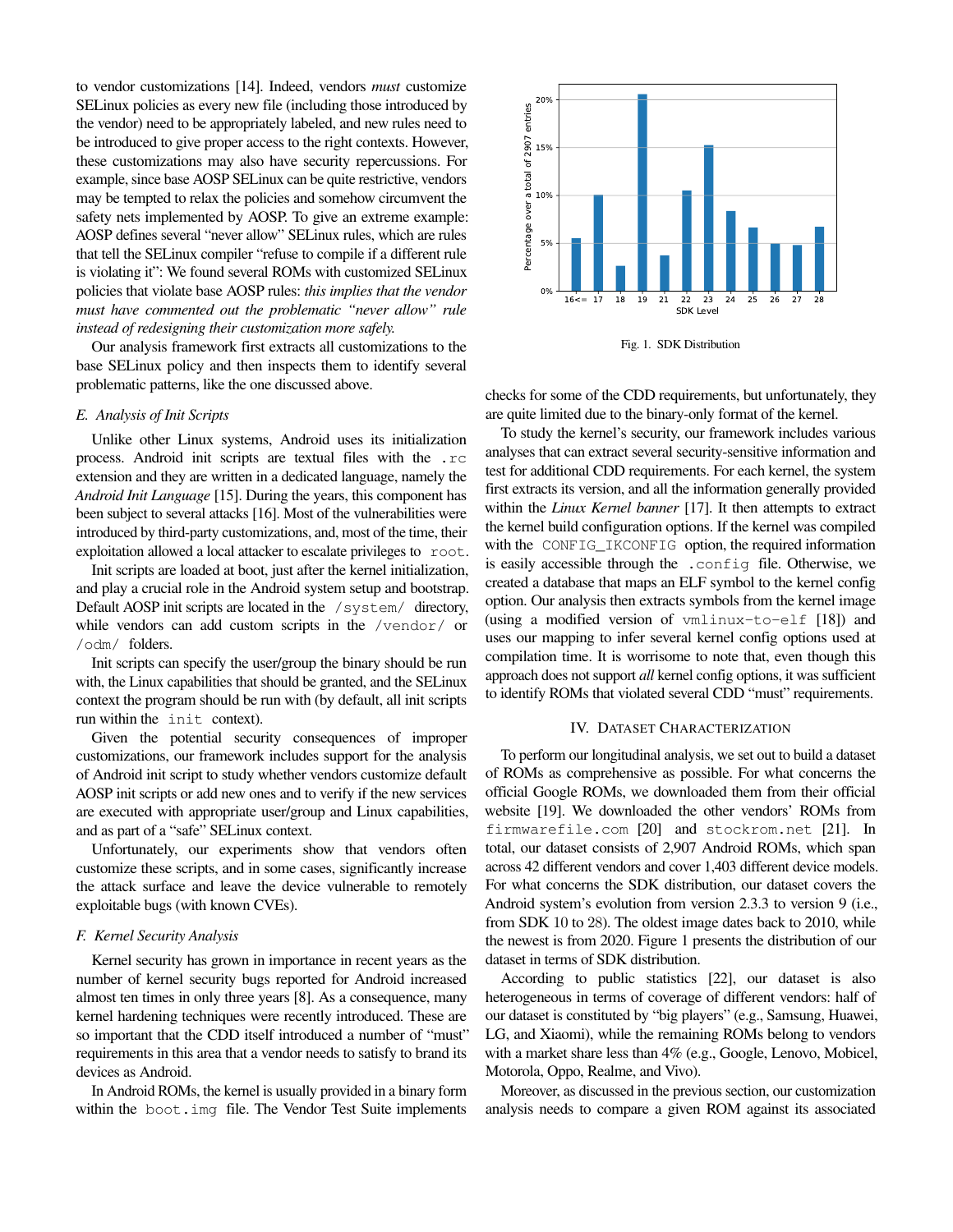"base image." To this end, we also created a set of 326 ROMs by compiling *all* AOSP versions (i.e., tags) that are the base image of a least one ROM in our dataset (as discussed in Section [III-B\)](#page-3-0). Obviously, these last 326 ROMs are not counted in our statistics.

To identify the tag of the AOSP base image, we relied on the ro.build.id value for the 88% (2,566) of our dataset. For 9% (261) of the ROMs we combined instead the information from the build date (ro.build.date.utc) with the ro.build.version.sdk property values. Finally, we relied on the information contained in the ro.com.google.gmsversion property for 2% (59) of the ROM and the value of the ro.build.description for the remaining 23 ROMs. Note that all the 2,907 ROMs in our dataset contain apps from the Google Suite; thus, we can assume they all obtained the GMS certification from Google.

# V. COMPLIANCE

All the ROMs in our dataset are branded Android and contain apps from the Google Suite (and thus obtained the GMS certifications). Therefore, one would expect them to be compliant with the mandatory requirements of the CDD.

This is important because system security aspects always played a crucial role in the CDD, which contained an entire chapter dedicated to the *Security Model Compatibility* since its first edition in 2009. Mandatory requirements are clearly marked as "*must*," and a failure to implement them is a clear *violation* of the CDD. Alternatively, a feature can be defined as *strongly recommended*: in this case, not implementing such a feature is not a strict violation of the CDD. This section discusses our analysis and findings.

We manually extracted all these requirements from the CDD of Android 1.6 to Android 9, as summarized in Table [I.](#page-6-0) In order of appearance, the first system hardening requirement was introduced in the CDD of Android 4.3, where Google announced the support of *SELinux* for Android devices. Therefore all ROMs based on Android 4.3+ *must support and implement the SELinux Mandatory Access Control*. Then, starting from Android 7, the Security Model Compatibility section has focused mainly on kernel configuration options. Surprisingly, the CDD security requirements do not mention *user-space hardening* until Android 9, and the only user-space hardening requirement is defined only as *strongly recommended*. Since the introduction of Project Treble made updates faster and easier for OEMs to roll out to devices and introduced several tests to verify and test the OS kernel, we present our results divided before and after its introduction. This distinction can help us understand to which extent the introduction of Project Treble was able to mitigate the problem of Android customizations.

#### <span id="page-5-0"></span>*A. Kernel Configurations Compliance*

As discussed in Section [III-F,](#page-4-2) for each of the 2,907 ROMs, we analyzed their Linux-based kernel binary to identify potential misconfigurations in contrast with the strict requirements defined in the CDD. However, we identified that 262 ROMs in our dataset did not contain the kernel binary, and therefore we excluded them from our analysis.

For 249 of the remaining 2,645 kernels, our system was unable to extract neither their kernel configuration nor the symbols from the

kernel binary. This is because those kernels were compiled without the CONFIG\_IKCONFIG and CONFIG\_MODULES [\[23\]](#page-13-22) configurations. However, as described in [\[24\]](#page-13-23), both configurations *must* be enabled for kernels targeting Android 8.0 and higher. Besides, by reading the *Core Kernel Requirements* [\[24\]](#page-13-23) defined in the *Vendor Test Suite (VTS)* for Android 8.0 and higher, we noticed how the configuration of these 249 kernels should violate and fail the tests. Out of the 249 kernels missing these configurations, 162 corresponded to the Android version  $\geq$  8.0. Thus, as the first result of this analysis, we highlight how these 162 kernels *are not compliant with Android*, and these misconfigurations should have been detected by the correspondent VTS. This casts a shadow on the strictness of these requirements' enforcement, especially since some of these could have been automatically checked.

For the other 2,396 kernels, we retrieved the textual configuration from 561 kernels and the symbol table for the remaining. Identifying violations on kernels having their configuration is straightforward as the CDD precisely indicates which configuration options must be used. On the other hand, verifying violations with the only support of the kernel binary symbols is not immediate. However, we noticed how almost every kernel configuration defined in the CDD introduces a set of specific symbols, and therefore it is possible to infer a specific compilation flag based on the symbols included within the binary (Table [VI,](#page-15-0) in Appendix, shows the mappings between kernel configuration and symbols).

It is important to note that since some flags are interchangeable, we conservatively mark a kernel to be *not compliant* if and only if it does not implement *any* of the available options. For example, if a kernel adopts CONFIG\_CC\_STACKPROTECTOR\_STRONG rather than CONFIG\_CC\_STACKPROTECTOR\_REGULAR, we *do not* mark it as not compliant since the CDD requires the vendor to implement at least one of the two.

Our analysis identified that 7.9% (190 out of 2,396) of the kernels (from 10 different vendors) violate the CDD for their specific Android version since they do not implement one or more *mandatory* security requirement.

Amongst these 162 are used in ROMs re-architectured with Project Treble, thus targeting an Android version greater or equal than 8.0. The most common violation, found on 150 kernels, relates to the absence of kernel memory protections aimed at marking sensitive memory regions and sections read-only or non-executable (which can be enabled with CONFIG\_DEBUG\_RODATA or CONFIG\_STRICT\_KERNEL\_RWX).

We also identified 10% (241 out of 2,396) of the kernels (from 10 vendors) do not implement one or more strongly recommended features. This time, we noticed how 160 vendors did not enable CONFIG\_RANDOMIZE\_BASE (no Kernel Address Space Layout Randomization); hence, these kernels do not implement any randomization of their base address once loaded. Although these features are not mandatory, the Vendor Test Suites inform the vendor if any strongly recommended features are missing. Thus, even though these vendors were warned about the lack of these features, they ignored the advice and did not include them in their final product.

Table [II](#page-6-1) shows the evolution of violations across different SDK levels. The table shows that the re-architecture introduced with Project Treble and the testing performed with the VTS are not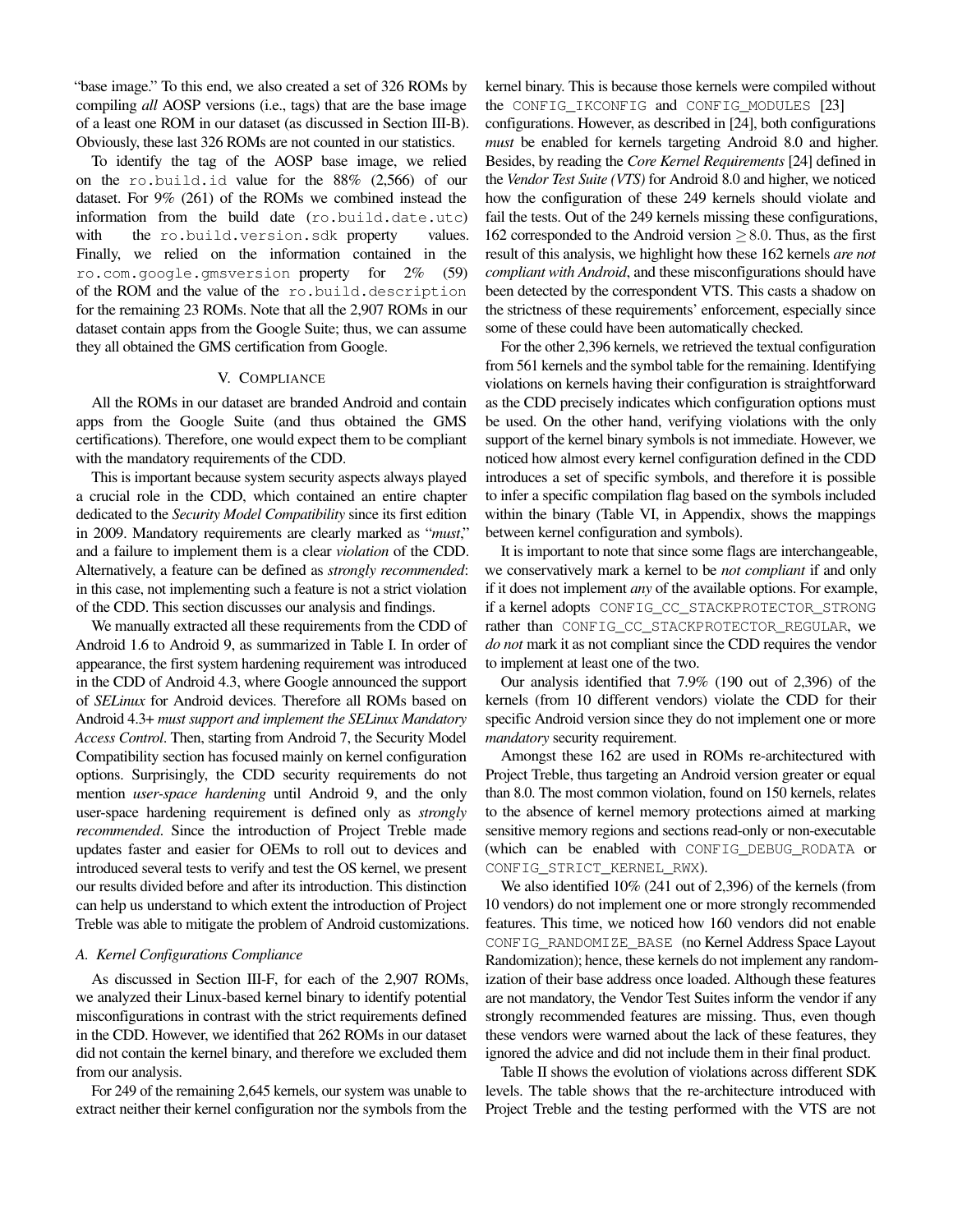#### TABLE I

<span id="page-6-0"></span>KNOWLEDGE BASE: THE TABLE SUMMARIZES ALL THE SYSTEM HARDENING REQUIREMENTS DEFINED IN THE ANDROID COMPATIBILITY DEFINITION DOCUMENT (BOTH THE *must* (I.E., MANDATORY) AND THE *strongly recommended*) THIRD-PARTY VENDORS SHOULD IMPLEMENT TO BRAND THEMSELVES AS "ANDROID"

| <b>SDK</b> | <b>Version</b> | CDD                                                                                                                                                                                                   |                                                                                                                                                   |  |  |
|------------|----------------|-------------------------------------------------------------------------------------------------------------------------------------------------------------------------------------------------------|---------------------------------------------------------------------------------------------------------------------------------------------------|--|--|
|            |                | <b>MUST</b>                                                                                                                                                                                           | <b>STRONGLY</b><br><b>RECOMMENDED</b>                                                                                                             |  |  |
| $4 - 17$   | $1.6 - 4.2$    |                                                                                                                                                                                                       |                                                                                                                                                   |  |  |
| 18         | 4.3            | <b>SELinux:</b> support Permissive Mode                                                                                                                                                               |                                                                                                                                                   |  |  |
| 19         | 4.4            | <b>SELinux:</b> contexts installd, netd, and vold in Enforcing Mode                                                                                                                                   | <b>SELinux:</b> other domains remain in Permissive Mode                                                                                           |  |  |
| $20 - 23$  | $5.0 - 6.1$    | <b>SELinux:</b> global Enforcing Mode<br><b>SELinux:</b> all domains in Enforcing Mode<br><b>SELinux:</b> not modify, omit, or replace the neverallow rules<br>present within the SELinux AOSP folder |                                                                                                                                                   |  |  |
| $24 - 25$  | $7.0 - 7.1$    | <b>Kernel:</b> support for seccomp-BPF support (TSYNC)                                                                                                                                                |                                                                                                                                                   |  |  |
| $26 - 27$  | $8.0 - 8.1$    | <b>Kernel:</b> support for<br>CONFIG CC STACKPROTECTOR REGULAR or<br>CONFIG CC STACKPROTECTOR STRONG                                                                                                  | <b>Kernel:</b> support for data read-only after initialization<br>ro after init)<br><b>Kernel:</b> support for<br><b>CONFIG HARDENED USERCOPY</b> |  |  |
|            |                | Kernel: support for CONFIG DEBUG RODATA or<br><b>CONFIG STRICT KERNEL RWX</b>                                                                                                                         | <b>Kernel:</b> support for CONFIG CPU SW DOMAIN PAN or<br>CONFIG ARM64 SW TTBR0 PAN<br><b>Kernel:</b> support for CONFIG RANDOMIZE BASE           |  |  |
| 28         | 9              | <b>Kernel:</b> support for CONFIG PAGE TABLE ISOLATION<br>or CONFIG UNMAP KERNEL AT ELO<br><b>Kernel:</b> support for CONFIG HARDENED USERCOPY                                                        | <b>Userspace:</b> do not disable CFI/IntSan on components that have<br>it enabled                                                                 |  |  |

TABLE II VIOLATIONS REGARDING THE KERNEL CONFIGURATION

<span id="page-6-1"></span>

| <b>SDK</b> | Version | # Kernel | # Violations<br><b>CDD</b> | # Strongly<br><b>Recommended</b> |
|------------|---------|----------|----------------------------|----------------------------------|
| 18         | 4.3     | 77       | $26(33.8\%)$               |                                  |
| 19         | 4.4     | 599      | $3(0.5\%)$                 |                                  |
| 26         | 8.0     | 145      | 50 (34.5%)                 | 70(48.3%)                        |
| 27         | 8.1     | 140      | 33 (23.6%)                 | 66 (47.1%)                       |
| 28         | 9.0     | 196      | 78 (39.8%)                 | 101 (51.5%)                      |
|            |         | 2396     | 190 (7.9%)                 | 237 (9.9%)                       |

enough to counter the problem of customization on Android from the Kernel Security perspective.

On the contrary, it can be observed that many kernels still do not comply with the directives imposed by Google and continue to release on the market devices equipped with kernels that do not meet the mandatory security specifications. The numerous tests should have identified (and likely actually did identify) all these violations, which would be enough to mark the final ROMs as *non-compliant*.

#### <span id="page-6-3"></span>*B. SELinux Compliance*

For each Android version that supports SELinux, AOSP provides a standard policy that vendors can use as a base to build and customize their SELinux configuration. As discussed in Section [III-D,](#page-3-1) starting from Android 4.3, Google introduced as a strong requirement that all third-party vendors *must* adopt this new Mandatory Access Control system. The CDD mandates that thirdparty vendors *must support SELinux in Permissive Mode*[1](#page-6-2) . Instead, from Android 4.4, Google started to protect few critical services with SELinux and forced the vendors to do the same: hence, vendors were required to set up SELinux in *Enforcing Mode* at least for the three domains installd, netd, and vold. Starting from Android

5.0, instead, vendors were required to set up SELinux in Enforcing Mode for all the domains. Moreover, from this version, vendors *must not* modify, omit, or replace some AOSP specific rules, which act as a safety net for misconfigurations. These rules are the so-called neverallow rules: if a custom SELinux policy directly or indirectly violates any of these rules, the SELinux toolchain would throw a compilation error, thus preventing the adoption of unsafe configurations from the beginning. With these rules, it is possible to *avoid and mitigate potential known security issues and harmful behaviors*, such as forbidding any third-party application to write to files in the /sys directory or preventing them from receiving and sending uevent messages. We note that modifying (or removing) any of these neverallow rules is a strict violation of the CDD.

To determine whether a ROM is compliant with the SELinux requirements, we proceed in two steps. First, we look at violations related to *Permissive Mode* by inspecting the SELinux policy available in the ROM (since it is possible to retrieve all the permissive domains directly from the compiled policy). Second, we look for vendors that manipulated the base policy provided in AOSP to overcome the restrictions imposed by the neverallow rules. For this, we retrieve the tag of used as a base image by the vendor (see Section [III-B\)](#page-3-0), and we compare the two sets of policies.

Out of the 2,907 ROMs, we identified 1,090 of them not containing a SELinux policy. Of these 1,090, 452 are targeting an Android version lower than 4.3, and it is thus expected that they do not have any policy.

Since SELinux must have kernel support to work, we decided to intersect the remaining ROMs with the results extracted from the previous kernel analysis (see Section [V-A\)](#page-5-0) and we identified how 29 lack CONFIG\_SECURITY\_SELINUX: for those, it is expected that we do not find SELinux configurations.

The remaining 609 ROMs are divided as follows: for 167 we were not able to obtain the boot.img, and for 91 of them we were not able to extract neither the kernel configuration nor the symbol table; thus, we cannot perform any measurement on these

<span id="page-6-2"></span><sup>&</sup>lt;sup>1</sup>When SELinux runs in Permissive Mode, every violation is logged, but not enforced, so to provide vendors enough information for an adequate fix to the component causing the error.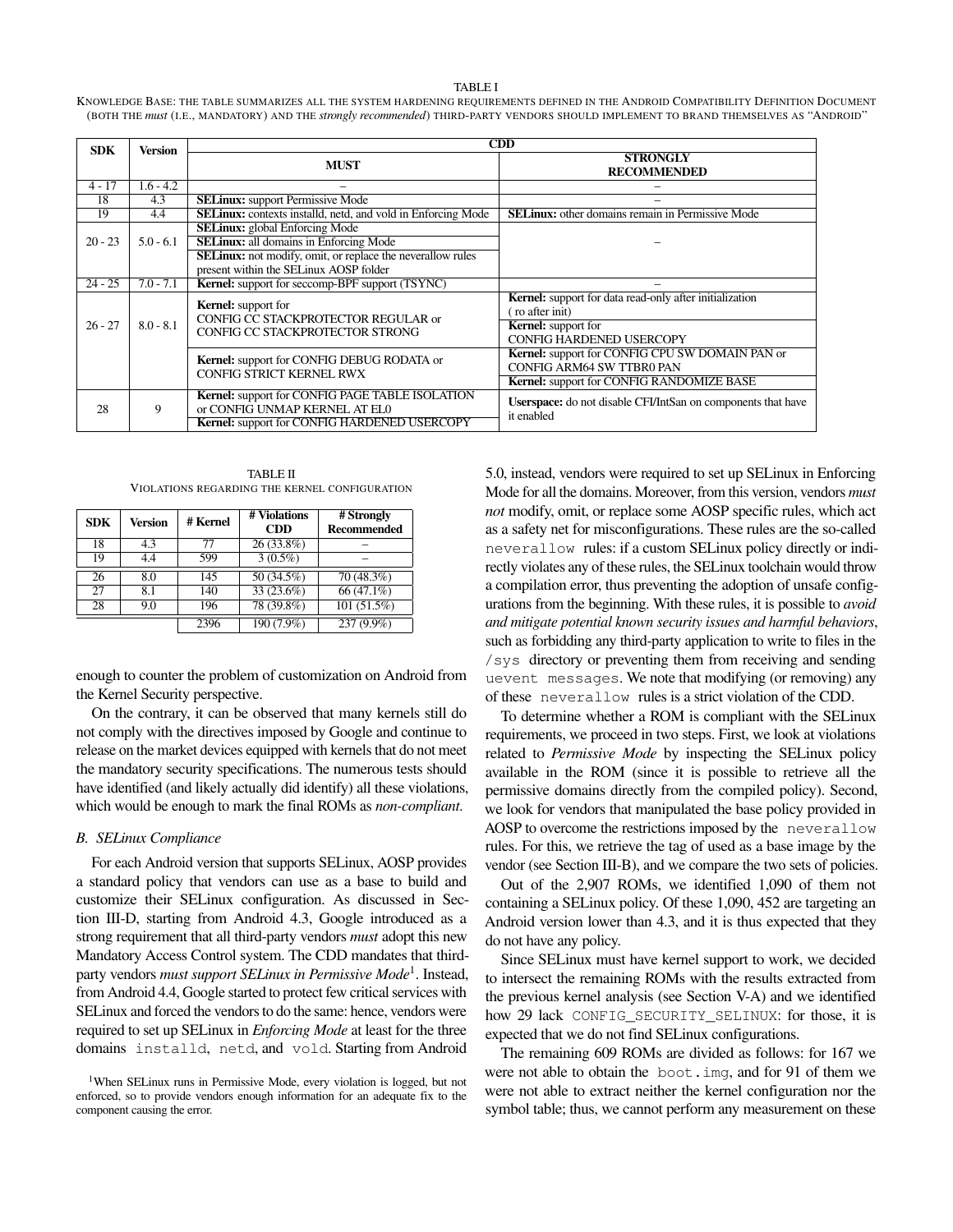<span id="page-7-0"></span>TABLE III VIOLATIONS REGARDING THE CONFIGURATION OF A PERMISSIVE DOMAIN IN THE SELINUX POLICY

| <b>SDK</b> | Version | # ROM CDD<br><b>Permissive Domains</b> |                |     |     |          |
|------------|---------|----------------------------------------|----------------|-----|-----|----------|
|            |         | <b>Violations</b>                      | Max            | Min | Avg | $\sigma$ |
| 21         | 5.0     | 1/58(1.7%)                             | 5              |     | 5.0 | $\Omega$ |
| 22         | 5.1     | 26/251 (10.3%)                         |                |     | 3.1 | 2.2      |
| 23         | 6.0     | 21/359 (5.8%)                          | 5              |     | 2.0 | 1.3      |
| 24         | 7.0     | 11/226 (4.8%)                          | $\overline{c}$ |     | 1.0 | 0.3      |
| 25         | 7.1     | $2/163(1.2\%)$                         |                |     | 1.0 | 0        |
| 26         | 8.0     | 21/141 (14.8%)                         |                |     | 2.0 | 1.3      |
| 27         | 8.1     | 18/139 (12.9%)                         |                |     | 1.0 | $\Omega$ |
| 28         | 9.0     | $8/196(4.0\%)$                         |                |     | 1.0 | $\Omega$ |
|            |         | $\overline{108/1533}$ (7.0%)           |                |     |     |          |

ROMs. For 351 ROMs, we identified that they correctly support SELinux at kernel level, but no policy has been found: we suppose these might be incremental updates, not containing the policy.

We now focus our discussion on the remaining 1,817 ROMs that define a SELinux policy. Out of them, 7% (108 ROMs) violate the CDD specification for their corresponding Android version as they still define one or more permissive domains. We found this violation spread across 16 different vendors. We also analyzed the distribution of these violations with respect to their SDK level to determine whether this problem only affects older versions of Android. Surprisingly, we noticed that even if Google forbids permissive domains starting from Android 5.0 (and thus from SDK 20), several ROMs are still not complaint even after *four* major releases, and after an almost complete redesign of SELinux on Android 8 [\[25\]](#page-13-24).

Table [III](#page-7-0) summarizes the results of this analysis. We divided the results before and after the introduction of Project Treble to show once more how the problem persisted even after the introduction of the new system design.

We then performed the second analysis to identify whether a vendor tampered with any of the predefined neverallow rules, which is a strict violation of the CDD, starting from Android 5.0. However, detecting this type of violation is not straightforward. Each Android version contains a preset of SELinux rules: the neverallow rules are part of this base policy. At compilation time, the SELinux policy compiler *verifies if any rules defined in the policy are in contrast with what is defined by the neverallow rules*: if a violation is identified, the compiler throws a compilation error. However, these checks are performed *only* at compilation time and are not enforced at runtime. Therefore, potentially, a third-party vendor facing a violation of a neverallow rule introduced by one of its customizations may be tempted to "solve" the issue by just changing or removing the neverallow rule that prevents the compilation of the final policy. Thus, by analyzing only the vendor policy of the final ROM is not possible to conclude whether it violates the CDD requirement.

To detect these violations, we proceed as follows: for each ROM, we first retrieved the tag used by the vendor as a base system (see Section [III-B\)](#page-3-0), and we save both the textual and the compiled version of the policy. Then, we identify all the differences between the compiled policies, and we collect the customizations introduced by the vendor. For each of the additional vendor-only rules, we then try

#### TABLE IV

<span id="page-7-1"></span>VIOLATIONS REGARDING THE DEFINITION OF ALLOWRULES IN CONTRAST WITH A NEVERALLOW RULE DEFINED IN THE AOSP SELINUX BASE POLICY

| <b>SDK</b> | Version | # ROM CDD<br><b>Neverallow Rules Violations</b> |     |                             |      |          |
|------------|---------|-------------------------------------------------|-----|-----------------------------|------|----------|
|            |         | <b>Violations</b>                               | Max | Min                         | Avg  | $\sigma$ |
| 21         | 5.0     | 1/58(1.7%)                                      | 8   | 8                           | 8.0  | 0        |
| 22         | 5.1     | 20/251 (7.9%)                                   | 39  |                             | 4.6  | 10.4     |
| 23         | 6.0     | 58/359 (16.1%)                                  | 121 |                             | 3.6  | 15.7     |
| 24         | 7.0     | $8/226(3.5\%)$                                  | 10  |                             | 7.2  | 3.9      |
| 25         | 7.1     | 3/163(1.8%)                                     | 158 |                             | 56.3 | 88.1     |
| 26         | 8.0     | 121/141 (85.8%)                                 | 27  |                             | 7.2  | 7.7      |
| 27         | 8.1     | 110/139 (79.1%)                                 | 25  | $\mathcal{D}_{\mathcal{L}}$ | 7.2  | 7.5      |
| 28         | 9.0     | 122/196 (62.2%)                                 | 37  |                             | 4.0  | 8.8      |
|            |         | 443/1533 (28.9%)                                |     |                             |      |          |

to recompile the original AOSP policy with the addition of the new rule, and we check for compilation errors. In case of compilation errors, we finally check whether it is due to a *neverallow rule violation*, and if so, we mark the vendor policy as not compliant.

Out of 1,533 ROMs with a SELinux policy (and that target Android  $\geq$  5), we identified that 29% of them (443) violated the CDD by defining one or more rules violating one of them default neverallow rules. For all these images, from 21 unique vendors, it was possible to identify SELinux policies allowing operations that were not supposed to be available. Table [IV](#page-7-1) summarizes the results of this second analysis. Also in this case, the introduction of Project Treble failed to mitigate the vendors' problems related to SELinux customizations. As can be seen from Table [IV,](#page-7-1) if we consider the results for SDK level 26, 27, and 28, we see how this problem has increased dramatically, reaching peaks of 85% of the ROMs having at least one violation.

Although the Vendor Test Suites contain tests to check for SELinux violations, and specifically to identify this type of violations [\[26\]](#page-13-25), the results we have collected show that not only these are easily bypassable by vendors, but that *vendors actually do violate them very often*, making them not compliant with the CDD, and potentially introducing security issues. We would like to note that these results do *not* imply maliciousness: we believe most of the vendors use this practice to fix compatibility issues introduced by their customizations quickly. Indeed, modifying or commenting out a neverallow rule is much easier than potentially re-architecting a customization to fit the requirements.

#### *C. Binary Compliance*

The last category of system hardening defined by Google is related to user-space binaries. As previously discussed, the requirements for binaries were introduced only in Android 9, and so far, they only cover two aspects: *Control Flow Integrity* (CFI) and *Integer Overflow Sanitization* (IntSan). CFI is a security mechanism that tries to prevent changes to the control flow of a compiled binary, making exploitations that require hijacking the "expected" control flow much harder. IntSan provides instead compile-time instrumentation to detect signed and unsigned arithmetic integer overflow. When an overflow is detected, the process safely aborts. Both protection systems have been gradually introduced by Google to harden the Android Media Stack component [\[27\]](#page-13-26), [\[28\]](#page-13-27), which has been subject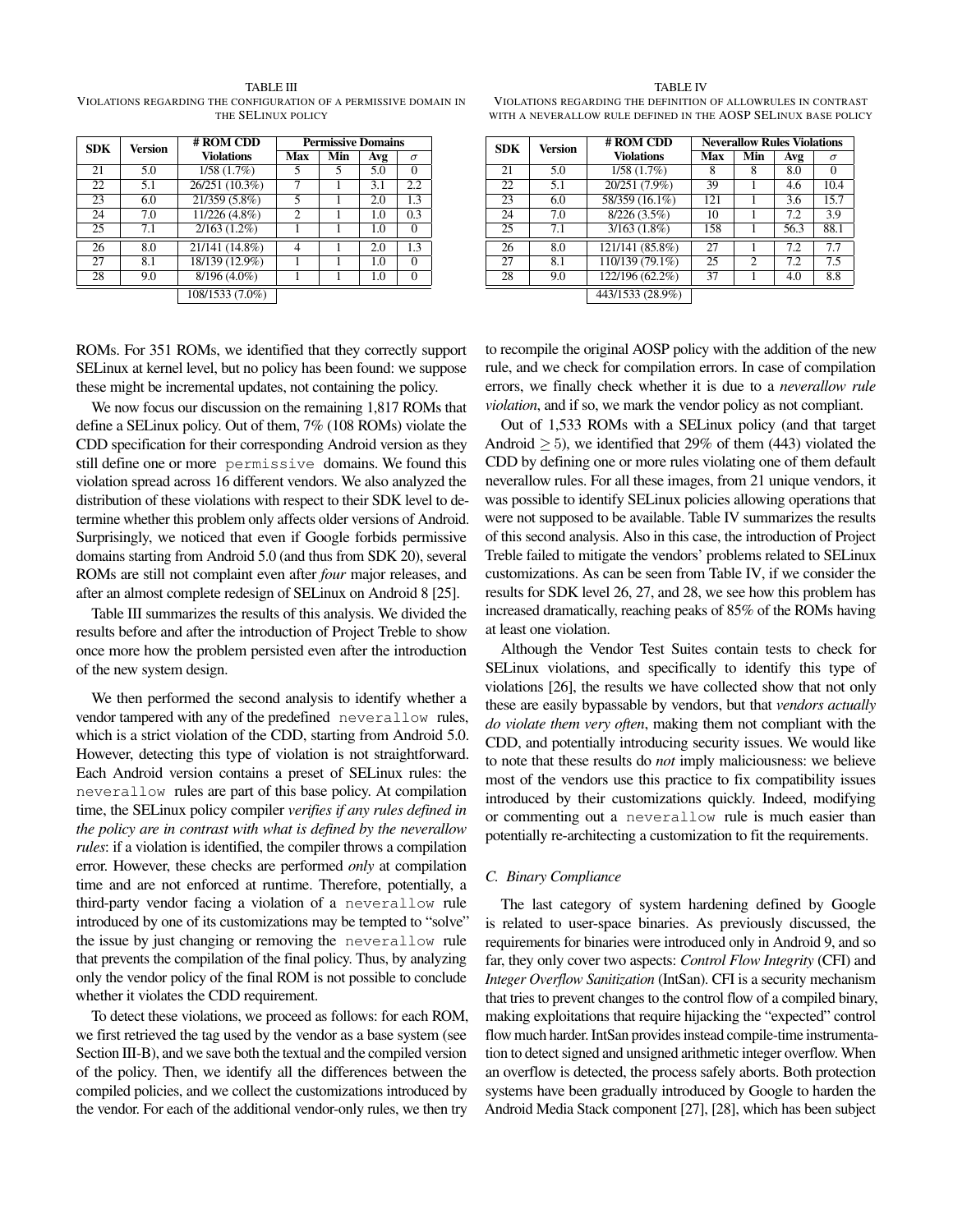to numerous attacks over the years, including Stagefright [\[29\]](#page-13-28), which could have been prevented with these two hardening techniques.

To take advantage of these new protections, the developer must use a compiler that supports them. Officially, Google uses and supports Clang, but both features are also available on the GCC compiler.

As presented in Table [I,](#page-6-0) the only requirement for the user-space binaries is defined as *strongly recommended*, and it asks vendors to not remove CFI or IntSan compiler mitigations from components that have them enabled. Thus, to identify if vendors adhere to this recommendation, we proceed as follows: for each ROM, we first identify its AOSP base image (see Section [III-B\)](#page-3-0). Then, we extract all binaries shared between the vendor ROM and the corresponding AOSP base image. Finally, for each of these binaries, we tested their security features: if the original binary (present in the AOSP base image) has CFI or IntSan enabled and the corresponding binary in the third-party ROM does not, we mark the ROM as not respecting the recommendation suggested in the CDD.

Since both defense mechanisms were introduced in the CDD from Android 9, we only considered the 196 ROMs with SDK  $> 28$ . Among them, 85 (43.37%) contained at least one binary that disabled CFI and 104 (53.06 %) contained at least one that disabled IntSan. In these cases, six unique vendors *lowered the security of a binary*, with respect to AOSP, thus violating the CDD recommendation.

However, these vendors did not entirely disable CFI or IntSan for all the binaries: on average, among the ROMs that have violated the recommendations, the vendors disabled CFI for 38.7% ( $\sigma$  = 36.5) of the binaries, while they disabled IntSan for 35.8% ( $\sigma$  = 34.9) of them.

#### VI. ADDITIONAL CUSTOMIZATIONS

This section discusses our analysis of OEM customizations that, even though may not constitute a strict violation of the requirements, do negatively impact the security posture of the overall ROM.

#### *A. New Functions in System Libraries*

The vast majority of Android's core system components are still written in unsafe memory languages like C and C++ and shipped as ELF libraries. Vendors can add functionalities to such libraries, which can result in an increased attack surface. A recent (fixed in May 2020) impactful example is a bug found in Samsung's customizations of Google's Skia library [\[2\]](#page-13-1). The library is used to process pictures for many applications, and Samsung customized it to add support for new proprietary formats. Unfortunately, one of these functions was vulnerable to memory corruption bugs, and the exploitation of this vulnerability allowed an unauthenticated remote attacker (i.e., 0-click) to execute arbitrary code on the device.

To assess the prevalence of vendor customizations that add functionalities, given a ROM as input, we first inspect all binaries that are also found in the original AOSP (we refer to this subset of binaries with the term *Shared Libraries*), and we extract the list of exported functions that were not present in the original version. Since a vendor can use different library versions that might have been taken from another AOSP branch, we opted for the following conservative approach: we consider a ROM to have



<span id="page-8-0"></span>Fig. 2. Analysis of new exported functions introduced in AOSP libraries

added functionality to a given binary if it contains symbols that do not appear in *any* (i.e., older or newer) AOSP releases.

Figure [2](#page-8-0) summarizes our findings. The two bar plots share the same x-axis (the SDK level) and report respectively the mean of the percentages of Shared Libraries in a ROM in which a vendor has introduced new functions and the numbers of new functions (when a vendor introduced at least one). The dark bar highlights the *actual* vendors' customizations, while the soft bar displays a modification found in a previous version of AOSP. There is no soft bar in the correspondence of SDK 10 because there are no ROMs older than that in our dataset.

The results show an almost constant trend of roughly 80 new functions added to 20% of the system libraries, thus vanishing Project Treble's efforts. Nevertheless, we also note that vendors are still using old AOSP functions, maybe because their code still depends on them. However, using a function that is no longer maintained in AOSP can be dangerous because it does not receive security patches.

## <span id="page-8-1"></span>*B. Compile-time Hardening*

In addition to the CDD, Google also maintains a Security Enhancements (SE) webpage [\[30\]](#page-13-29), in which it presents the security and privacy enhancements for each Android version. While the CDD only started to discuss binary hardening in Android 9 (2018), the SE discusses this topic since Android 3 (2009). This webpage is not directly linked from the CDD, so it is not mandatory for the OEMs to implement such enhancements. However, since these aspects are security-relevant, we analyzed customizations related to these aspects as well.

We first went over all the security features reported in the SE and collected all mitigation techniques related to binary hardening: I) Stack Canaries, II) No eXecute (NX), III) Position Independent Executables (PIE), IV) Full Relocation Read-Only (Full RELRO), V) Fortify Source, and VI) the use of setuid/setgid binaries. (We do not mention CFI here because it was already discussed in the previous section.) We then compiled a list of artifacts whose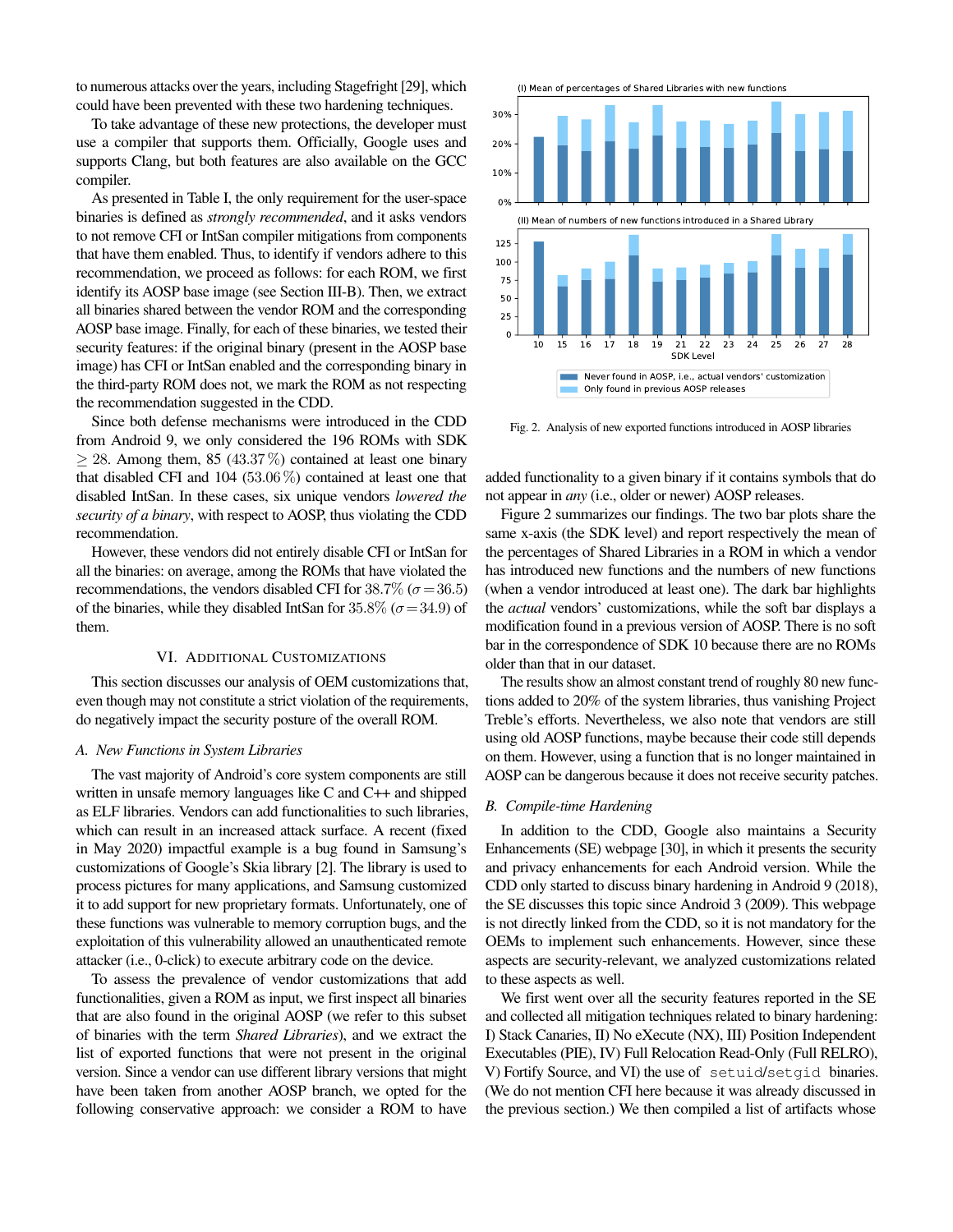

<span id="page-9-0"></span>Fig. 3. Mean of percentages of binaries using a certain security feature

presence or absence can be used to infer whether an ELF binary implements or not each mitigation technique. The list is available in Table [V](#page-15-1) in the Appendix, annotated with a full description of the features.

This information allowed us to compare the security-related compiler options used by vendors for their binaries with respect to the one used by the corresponding AOSP base image. First, we found a positive indication. The vendor's binaries in common with the AOSP base image have the same mitigation techniques, that is, third-party vendors do not (usually) modify the AOSP settings.

However, the results are different when we compare the binaries that are only present in the vendor's ROM (i.e., those binaries that are not present in any version of vanilla AOSP). Figure [3](#page-9-0) presents the result of this analysis as the mean computed over the ROMs aggregated by SDK version. The vertical red line shows the point in time when the security feature was mentioned in the SE for the first time (Stack Canaries and NX have no vertical line because they were introduced even before SDK 10). The dash-dotted line represents the means of AOSP binaries, while the continuous line (supplied with standard deviation) the vendors' binaries. All graphs clearly show that the new binaries added by the vendors consistently use fewer mitigation techniques than the binaries in AOSP. At a closer look, we can also observe other interesting trends. For instance, even if stack canaries are the oldest security feature presented in the SE, it took several years for vendors to adopt them (and still today,



<span id="page-9-1"></span>Fig. 4. Evolution of new services defined through Android Init Scripts

around 40% of vendors binary lack this basic feature), probably because it slightly penalizes the performance [\[31\]](#page-13-30). NX adoption and Full RELRO have instead always been very common in AOSP binaries, while the gap with the vendors' binaries is still substantial.

Moreover, we found an inconsistency concerning NX adoption: the CDD never mentions NX, while the CTS contains a test to verify at run-time if NX is enabled [\[32\]](#page-13-31). SE webpage presents NX in Android 2.3, released in December 2010, and the test was committed in March 2011. This fact is odd because the test is checking (and thus enforcing) for a feature that is not explicitly requested.

Finally, we measured the prevalence of setuid/setgid files. Since Android 4.3 (SDK 18), the AOSP removed all setuid executables. Among the vendor binaries, we found that  $319/447$  (71%) of the ROMs with SDK  $<$  18 and 371/2453 (15%) of the ROMs with  $SDK \geq 18$  contain at least one setuid executable. In particular, ROMs with  $SDK \geq 18$  should never contain any setuid executables (and in fact AOSP contains none). At a closer analysis, the binaries that appear more frequently in those ROMs are su (18%), procmem (17%), netcfg (16%), procrank (12%), and tcpdump (11%). Developers often use these executables for debugging purposes, but they should be removed from the final released ROM since the presence of setuid executables can severely affect the overall security posture of the device.

#### *C. Android Init Script Customizations*

Android OS relies on a custom init script system to start binaries at boot time. Unfortunately, this component has been subject to numerous security problems in the past, in many cases, due to changes introduced by vendors [\[16\]](#page-13-15).

To study this aspect, our system extracts from each ROM how many *new* services it defines with respect to its corresponding AOSP base image. However, not all services are started every time. Therefore, among them, we mainly focus on those that start at system boot and that run with root user privileges.

Figure [4](#page-9-1) summarizes our findings. For each SDK level, the figure displays the distribution of the number of new services: the left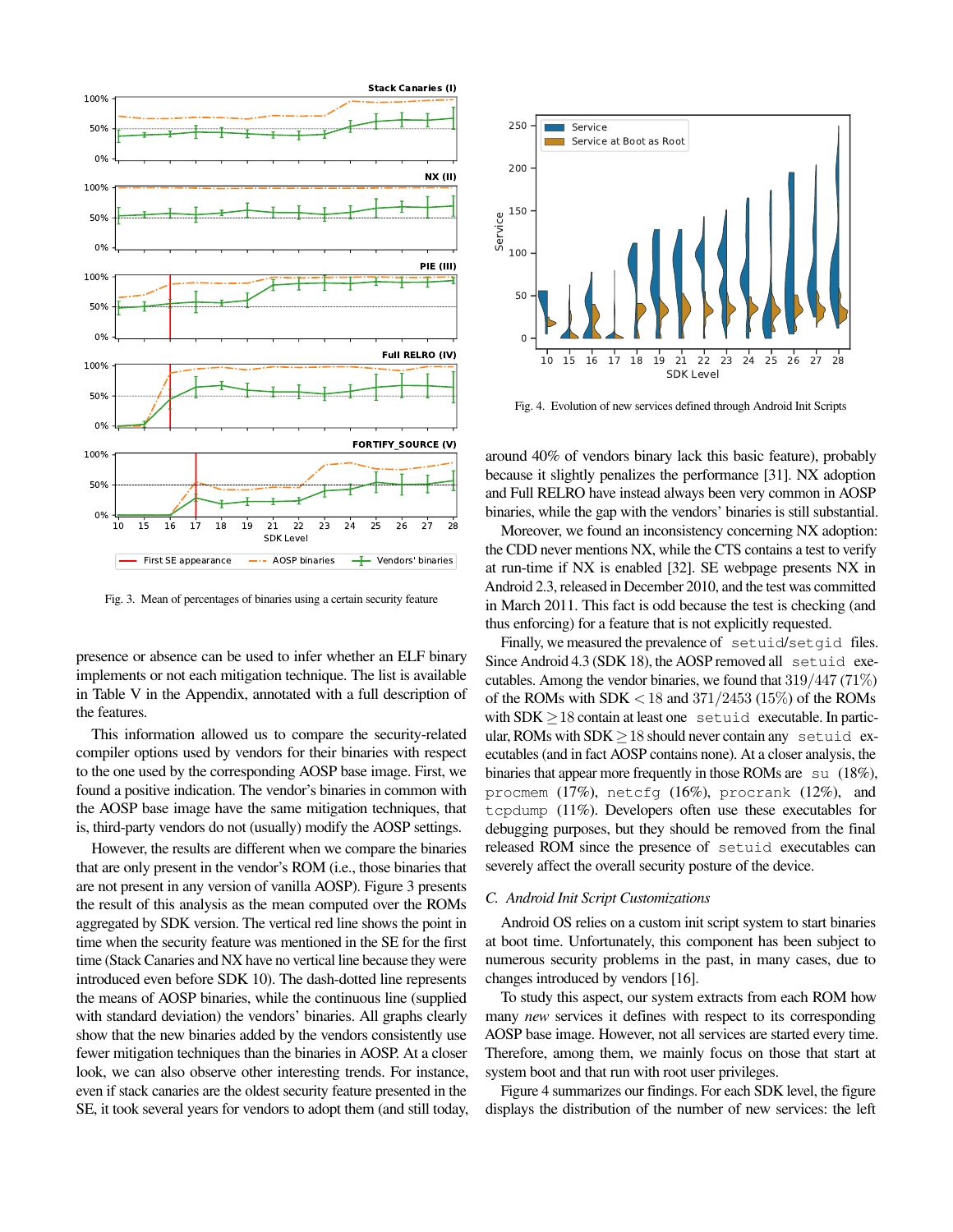side of the violin plot covers *all* new services, while the right side only covers those that start at boot *and* with root permissions. The plot shows how, over the years, vendors have made considerable changes to init scripts and, in particular, how the total number of newly defined services is constantly growing—with some ROMs defining almost 250 additional services compared with AOSP.

To put this in terms of absolute numbers, for instance, an AOSP 8.0 (SDK 26) had, on average, 59 services defined in the init script, while an average ROM had 90, with a peak of vendors defining 195 additional services. The astonishing number of services that start as root is worrisome, and vendors are likely violating the least privilege principle. It is, in fact, much more straightforward for vendors to run a binary as root with respect to running it with less privilege, granting it only the capabilities that are strictly needed, and properly configuring SELinux policies.

Another interesting trend we observed while analyzing the init script ecosystem is how vendors customize AOSP specific services by changing or adding a *root* user as the owner of the service. Even though the numbers are not very high, we noticed how, over the years, starting from Android 4.0.3, on average, vendors customize at least one service. This customization is very hard to explain since these core services are supposed to run on the system without modification. Extending the permissions of these services might result in having an unnecessary over-privileged service. One possible cause of this change might be due to aggressive and dangerous customization that requires root privileges to work correctly.

We also cross-referenced the list of new services with the results obtained in the previous subsection, where we found binaries usually used for debugging purposes in commercial ROMs. Surprisingly, we found that some of those binaries are also automatically started at boot. For instance, we identified 18 ROMs (of 2 different vendors) configured to start tcpdump at boot and with root privileges. In this case, a manual investigation showed that the tcpdump process was configured to monitor incoming packets on all the interfaces and save the first 134 bytes of data from each packet into a log file. To make it worse, some of these ROMs use tcpdump version 4.9.2, which is outdated (it was released in 2017) and is affected by several CVEs [\[33\]](#page-13-32), [\[34\]](#page-13-33) some of which with public proof-of-concept exploits. Surprisingly, we identified these problems even in a ROM branded as Android One, and built in 2019. Listening and processing packets from untrusted sources expose the device to potential remote and local attackers, thus severely negatively affecting the entire device's security.

# *D. SELinux Customization*

As presented in Section [V-B,](#page-6-3) vendors often customize the SELinux configuration. This section discusses an in-depth analysis of the most frequent vendor SELinux-related changes and their impact on the overall system's security (independently from whether these changes are compliant with the CDD and other requirements).

SELinux plays a crucial role in the entire security of Android, and this component can also be used to introduce temporary patches to mitigate a vulnerability introduced at the software level. For example, the *vold* privilege escalation bug was properly mitigated first by a SELinux rule, before the vulnerable daemon vold was patched [\[35\]](#page-13-34), [\[36\]](#page-13-35). Unfortunately, there might be cases in which

vendors modify these policies without verifying whether the change can introduce new vulnerabilities (or make existing vulnerabilities exploitable). This is the case for Motorola that, by just introducing *one single* policy change for some of its devices, has introduced a logical bug that reverted the patch introduced to mitigate the problem on vold, allowing attackers to get root [\[37\]](#page-13-36). In other cases, the vulnerability can also be part of the base AOSP policy defined by Google. This is the case for *CVE-2018-9488* in which one of the default SELinux domain of AOSP was wrongly configured and allowed a local attacker to perform a privilege escalation [\[38\]](#page-13-37).

These examples show that defining SELinux policies is a delicate and error-prone process. However, SELinux changes are necessary for the vendors. Every new process, file, and resource must be correctly labeled, and each new change introduced by a vendor must be configured accordingly. This means that each new component introduced by the vendor potentially requires introducing new domains, types, classes, and rules. In our analysis, we extracted and analyzed all vendor rules that were not present in the corresponding basic AOSP policy. We identify three different cases: 1) rules that modify a pre-existing rule to extend the permissions and operations allowed on a given resource; 2) rules that modify an exiting core policy domain but just by extending it to support new resources introduced by the vendor; 3) rules that are completely new and that operate on domains and resources that are not present in the original AOSP policy.

We now present the results of our analysis. Figure [5](#page-11-0) shows the changes to the *allowrule* defined by a vendor for its system, while Figure [6](#page-11-1) shows the changes affecting the definition of domains, types, and classes.

For each SDK, the first figure shows the distribution of the number of SELinux rules present in the policy. The graph combines a traditional boxplot on the left, showing the first and third quartiles, with a violin plot on the right side to show the distribution of the number of ROMs that define a given number of rules. The plot also includes two dots to indicate the average number of rules present in the correspondent AOSP policy compared to the average number of rules found in the different vendor policies. Also note that to accommodate outliers better, the Y-axis is plotted on a logarithmic scale.

We noticed how these outliers aggressively modified the default policy defined in AOSP to add a significant number of rules. For example, for SDK 27, an AOSP policy contained in average 10,000 rules, but some vendors defined a policy containing more than 232,000 rules (i.e., over a 20x increment). A similar trend also appears in the changes to the definition of domains, types, and classes, as presented in Figure [6.](#page-11-1)

These results highlight how the problem of customization has significantly affected SELinux policies and how vendors often behave very differently from one another. If we consider that even very restrictive policies with a very limited number of rules, such as those provided by AOSP, have been found to contain problems, it is difficult to foresee vendors' policies that introduce a number of rules 20 times greater than the average can be free from logical misconfiguration or even from real vulnerabilities introduced by a completely insecure rule.

Figure [7](#page-11-2) presents a more fine-grained breakdown of the changes. In this case, for each modified rule, we checked if it applies to new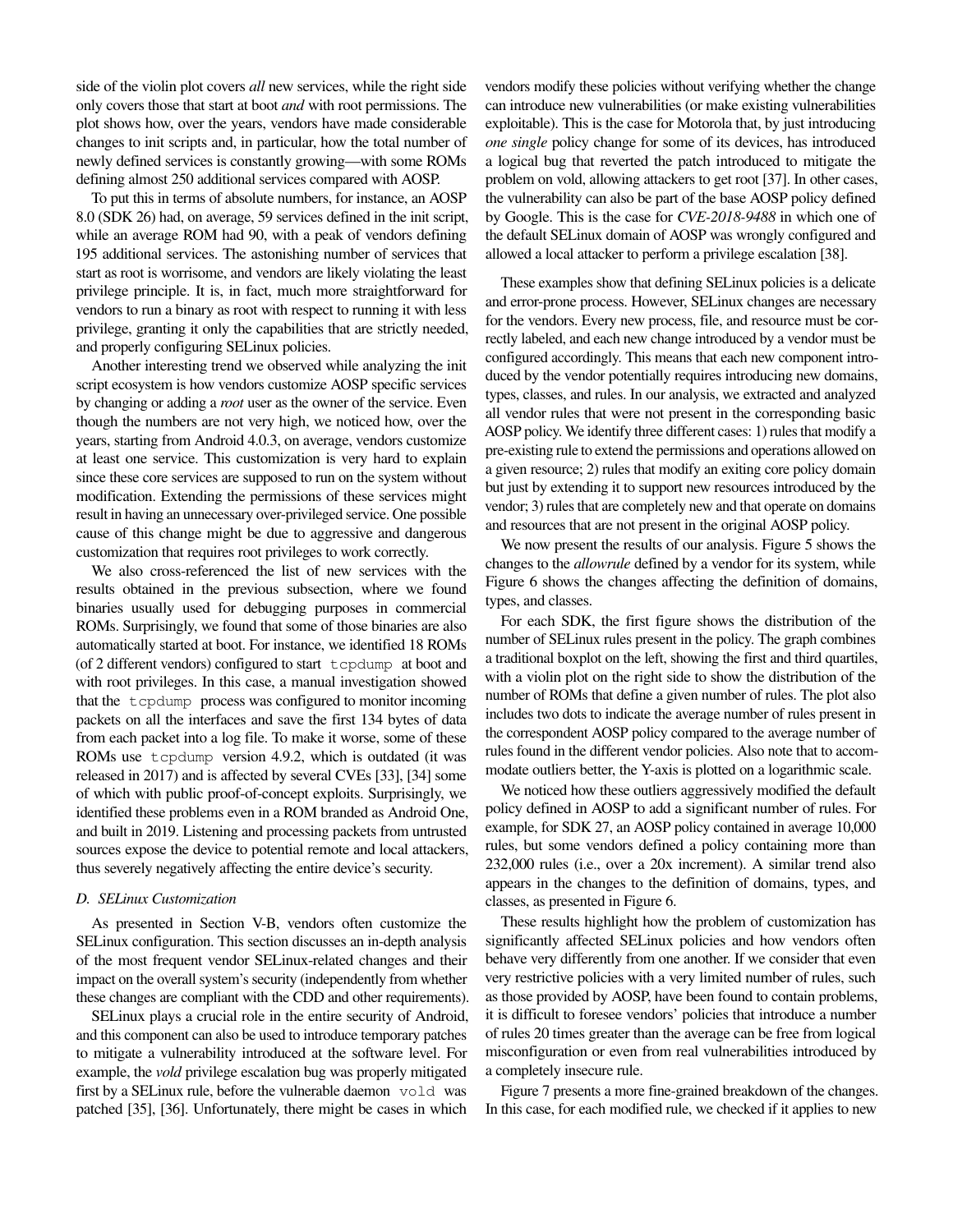

<span id="page-11-0"></span>Fig. 5. Distribution of SELinux rules present in the policy (in log scale)



<span id="page-11-2"></span>Fig. 7. Evolution and Classification of Rule Changes

domains added by the vendor, if it interests AOSP domains, if it is adding permissions to a previous rule, or if it is a modification that interests sensitive domains. The graph shows that most of the vendors' changes consist of rules that involve new domains that are not present in the original AOSP policy. These new rules are usually introduced by the vendors to configure custom components properly. We also observe a substantial number of changes to rules that affect domains shared with AOSP, but which see the introduction of classes and types that are not present in the basic policy. These numbers exemplify the problem of customization by showing how many changes the vendor makes to the initial policy configuration so that new third-party components can interact correctly with the entire system. But this also shows how intrusive vendor changes are, and how, as noted above, this dangerous trend is continuing to grow.

A more important finding emphasized by Figure [7](#page-11-2) is the number of changes vendors made to the base policy, by extending the permissions and privileges for default AOSP domains. In principle, these rules only affect AOSP components that the vendor should not modify. However, if a vendor applies some customizations to services running on these domains, some of these modifications might raise a runtime SELinux violation since one new feature introduced by the vendor violates a rule defined in the original policy. Furthermore, this

<span id="page-11-1"></span>Fig. 6. Distribution of SELinux domains, types, and classes present in the policy

trend has seen a significant increase in versions from SDK 25 to 27. For instance, in SDK 27, we found vendors introducing more than 130,000 permission changes to the corresponding AOSP core policy.

Depending on the attack model considered, some SELinux policy changes can be more problematic than others. In particular, two domains, *isolated app*, and *untrusted app*, play a particular role in the security of the system, and therefore their basic policy included in AOSP is very restrictive. The *isolated app* domain is mainly used as an additional sandbox for the Chrome renderer process, or to sandbox processes that should not have permissions of their own. Adding rules to this context could widen the attack surface for remote attacks, potentially allowing an easier sandbox escape. The *untrusted app* domain is used instead for all third-party applications, and therefore also for potential malware that might be inadvertently installed by the user. Any change to this predefined policy could widen the attack surface for local privilege escalation attacks.

Figure [7](#page-11-2) shows that vendors modify these domains less often, but the numbers are still not negligible (e.g., an average of 95 changes to isolated and untrusted\_app were introduced in Android SDK 26).

For each domain, we now present significant dangerous changes made by vendors and discuss their impact on the overall security.

Customization *isolated app* Domain. We identified a total of 58,776 changes to this context, 1,375 of which are unique. By manually inspecting these modifications, we identified several severe and dangerous cases. For instance, in SDK 19, we found 44 different ROMs that allowed an *isolated app* process to perform read, write, and ioctl operations directly on kernel drivers. More recently, some devices targeting SDK 23 and 25 changed a rule that allows a process running on this domain to perform open, read, and write operations on application data files. We noticed how this rule is also violating a *neverallow* rule for this process since isolated apps should never directly open application data files themselves.

Customization *untrusted app* Domain. Across the years, vendors have made 95,577 changes to this context, 4,228 of which are unique. Among these customizations, we found old systems (based on Android 4.4) that allowed an *untrusted app* process to perform read and ioctl operations directly on kernel drivers. On newer policies, the risks have been reduced by removing the *ioctl* capability, while still allowing the domain to read from kernel components. Another interesting finding, affecting newer devices targeting SDK 27, is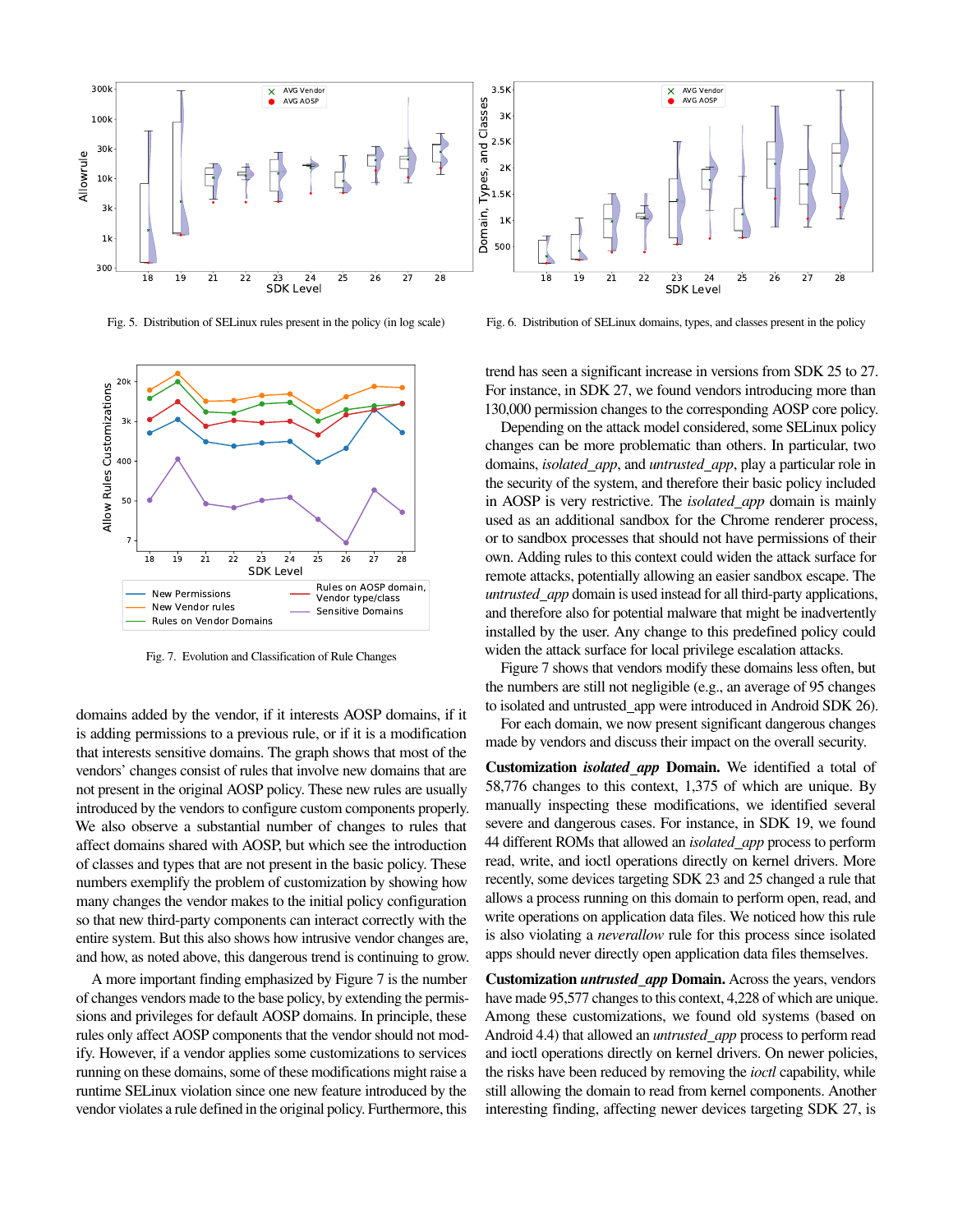related to a rule that allows a process running on this domain to read files containing the device's MAC address. Google is restricting access to this information in many ways, including a neverallow rule that prevents this operation [\[39\]](#page-13-38). Despite this effort, we still find vendors that nullify these defensive measures by allowing, unintentionally, other applications to access this information.

# VII. RELATED WORK

There are mainly two areas of works relevant to this paper: the perils of Android customizations and SELinux policy analysis.

The Perils of Android Customizations. The problems related to Android's customizations have been analyzed in prior studies from different points of view. Aafer et al. [\[7\]](#page-13-6) have demonstrated how vendors have introduced severe security issues within their systems by modifying security components within the Android framework. Their analysis mainly focused on the framework component, analyzing the various deltas between the XML security configurations of the various ROMs, looking for inconsistencies. Dai et al. [\[40\]](#page-13-39) instead illustrate how the Android customizations on the framework might be a direct cause of the *patch gapping*, showing how vendors fail to roll out all of the security patches published by Google in a reasonable time. On the same topic, Daniel et al. [\[41\]](#page-13-40) suggest that another reason updates are not provided in a reasonable time may be due to the large number of entities involved in the supply chain that have to cooperate for the patch to reach the device. Instead, Zhou et al. [\[6\]](#page-13-5) focus their analysis on vendors' custom drivers, showing how the customized drivers are often sources of security problems and how this problem is not so widespread and common in the drivers offered by the official Android platform. Tian et al. [\[42\]](#page-13-41) analyzed over 2,000 Android smartphone firmwares across 11 vendors to extract custom and hidden AT commands. To conclude, Wu et al. [\[43\]](#page-13-42) and Gamba et al. [\[44\]](#page-13-43) analyzed the customization problems analyzing the pre-installed apps on the device, showing how vendors' customizations introduce several issues for what concerns the security of the system as well as the user privacy.

SELinux Policy Analysis. The analysis of SELinux is a problem that has been addressed in many ways by previous work. Among the first works, Reshetova et al. [\[45\]](#page-13-44) present SELint, a tool that helps OEMs overcome common challenges and avoid mistakes when writing SELinux policies. The same authors then present another tool, in [\[46\]](#page-13-45), that can improve policy design and analysis. However, the usage of this tool requires a real device, rooted (or with an engineering build), and it is thus not possible to use it for a large scale analysis. Another relevant work is EASEAndroid [\[47\]](#page-13-46), which presented an analytic platform for automatic SELinux policy analysis and refinement. This refinement process is automated using semi-supervised learning, and it was trained over millions of SELinux denial logs from real-world devices. Another category of work focuses on the static analysis of this component. Im et al. [\[48\]](#page-13-47) performed the first measurement on the evolution of SELinux policies available in the official AOSP repository, proposing a new metric to measure the complexity of a given policy. Last, Hernandez et al. [\[49\]](#page-13-48) proposed BigMac, a new policy analysis framework that works on firmware images and extract attack paths between processes and can help to identify dangerous rules.

Our work significantly differs and complements all these previous ones, for both the type of analysis performed and the components considered, as it is the first to discuss a longitudinal analysis on OEM customizations, their *compliance* aspect, and details about system binaries, libraries, SELinux policies, Android init scripts, and user- and kernel-space hardening techniques.

# VIII. CONCLUDING REMARKS

In this work, we have focused on the four main components that are responsible for the security of the Android OS: SELinux configurations, system binaries hardening, init scripts, and the Android Linux kernel. However, over the years, due to changes introduced by vendors, these same components have also been a source of severe vulnerabilities. To address this issue, Google has introduced a number of requirements (e.g., CDD) and many automated routines to check for a subset of them (e.g., CTS and VTS). Google also recently re-architectured the Android OS with Project Treble, in an attempt to disentangle vendors' customizations from AOSP.

This paper discusses the first longitudinal, large-scale analysis on a dataset of 2,907 ROMs from 42 different vendors: our results are worrisome. About 20% of ROMs in our dataset did not meet at least one of the security requirements imposed by Google, and among them, to our great surprise, 11 ROMs are branded by Google itself. We observed 190/2,396 ([∼](~)8%), from 10 different vendors, including Google, contain non-compliant kernels, while 443/1,533 ([∼](~)29%) violate the SELinux policies requirements. We also show how vendors often configure over-privileged services, introduce dangerous and over-permissive changes to SELinux policy, and do not use compiler-level mitigations. Finally, our results show that these problems did not improve over time and with new versions of Android.

The first insight is that the current set of regulations and checks is clearly insufficient. The same goes for Project Treble: while the engineering effort is admirable, it is clear that its impact was not enough to mitigate the aforementioned problems. The current testing and verification procedure, which is fundamentally based on trust since the tests are executed by the vendors themselves, is not effective at catching problems and it is very often violated. We believe that the vast majority of vendors act in good faith, but some changes suggest intentional attempts to circumvent, for practicality reasons, Google's safety nets (e.g., SELinux neverallow rules).

Looking forward, we believe more checks should be automated and that the existing ones should be more accurate. An automatic framework like the one we presented in this paper, which is already able to identify CDD violations that are not detected by the existing test suites, can be used as a basis for these automated analyses.

The second part of our paper shows that there are several areas of customizations that, even if they do not violate any strict requirement, are the root cause for severe security problems. While the CDD is a great starting point, we believe it should be significantly extended to prevent vendors from customizing their ROMs in ways that go against many well-established security practices and principles.

In conclusion, we hope this paper inspires future works and analysis in the important area of OEM customizations, and that Google adopts a stronger stance on OEM customizations that favor performance and ease of development rather than security.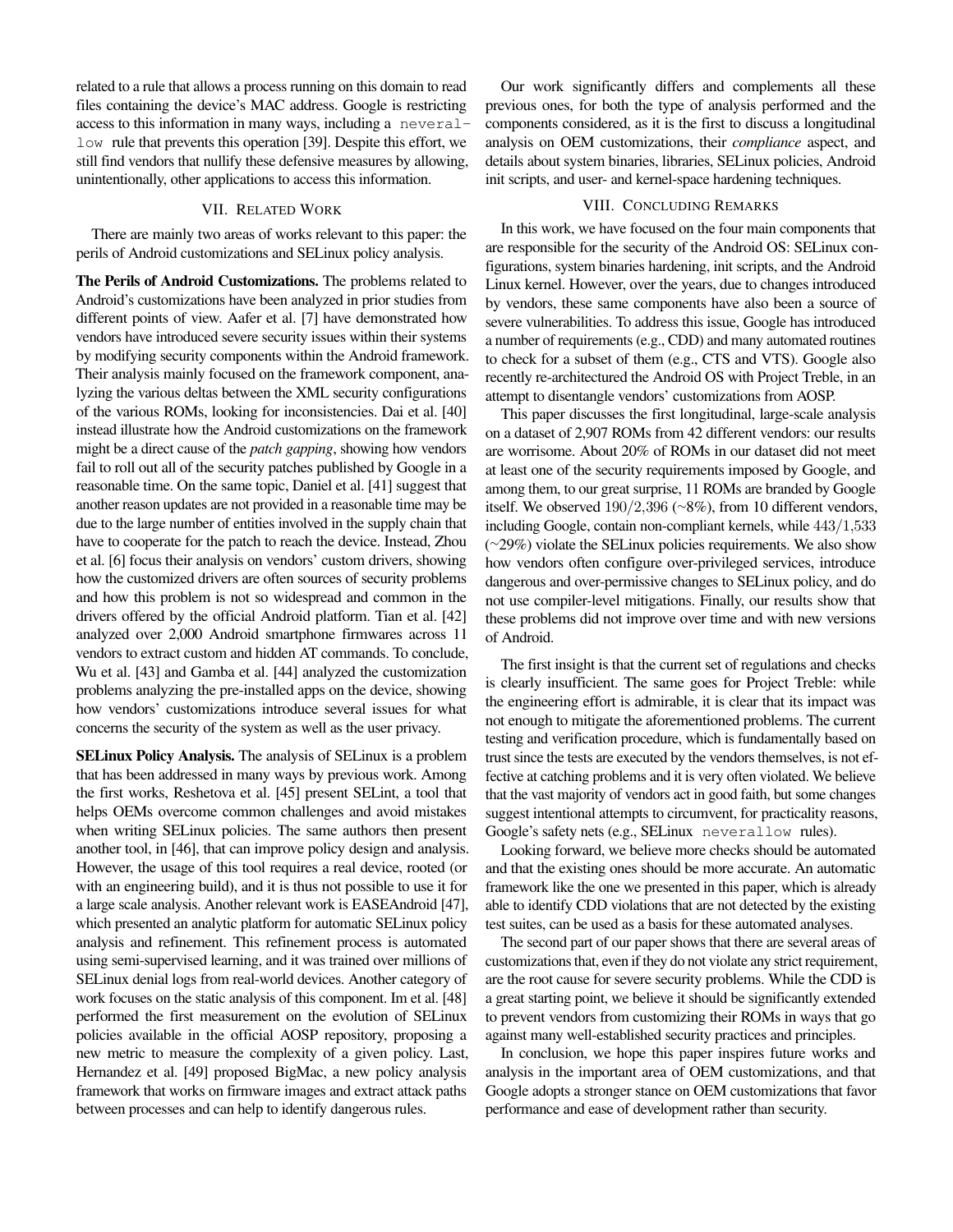#### ACKNOWLEDGEMENTS

We would like to thank the anonymous reviewers for their constructive feedback. We would also like to thank Slasti Mormanti and Betty Sebright for their support and insights.

This work was partially supported by the European Research Council (ERC) under the European Unions Horizon 2020 research and innovation programme (grant agreement No 771844 BitCrumbs).

#### **REFERENCES**

- <span id="page-13-0"></span>[1] S. Cuthbertson, "Sharing what's new in Android Q." [https:](https://www.blog.google/products/android/android-q-io/) [//www.blog.google/products/android/android-q-io/,](https://www.blog.google/products/android/android-q-io/) 2019.
- <span id="page-13-1"></span>[2] "Issue 2002: Samsung Android multiple interactionless RCEs and other remote access issues in Qmage image codec built into Skia." [https://bugs.chromium.](https://bugs.chromium.org/p/project-zero/issues/detail?id=2002) [org/p/project-zero/issues/detail?id=2002.](https://bugs.chromium.org/p/project-zero/issues/detail?id=2002) Accessed December 22, 2020.
- <span id="page-13-2"></span>[3] "Android compatibility definition document." [https://source.android.com/com](https://source.android.com/compatibility/cdd) [patibility/cdd.](https://source.android.com/compatibility/cdd) Accessed December 22, 2020.
- <span id="page-13-3"></span>[4] "Vendor Test Suite (VTS) & Infrastructure." [https://source.android.com/com](https://source.android.com/compatibility/vts) [patibility/vts.](https://source.android.com/compatibility/vts) Accessed December 22, 2020.
- <span id="page-13-4"></span>"Android ONE." [https://www.android.com/one/.](https://www.android.com/one/) Accessed December 22, 2020.
- <span id="page-13-5"></span>[6] X. Zhou, Y. Lee, N. Zhang, M. Naveed, and X. Wang, "The peril of fragmentation: Security hazards in android device driver customizations," in *2014 IEEE Symposium on Security and Privacy*, pp. 409–423, 2014.
- <span id="page-13-6"></span>[7] Y. Aafer, X. Zhang, and W. Du, "Harvesting inconsistent security configurations in custom android roms via differential analysis," in *25th USENIX Security Symposium (USENIX Security 16)*, pp. 1153–1168, 2016.
- <span id="page-13-7"></span>[8] N. Kralevich, "Honey, i shrunk the attack surface," *Black Hat*, 2017.
- <span id="page-13-8"></span>[9] "Android Codenames, Tags, and Build Numbers." [https://source.android.com](https://source.android.com/setup/start/build-numbers#source-code-tags-and-builds) [/setup/start/build-numbers#source-code-tags-and-builds.](https://source.android.com/setup/start/build-numbers#source-code-tags-and-builds) Accessed December 22, 2020.
- <span id="page-13-9"></span>[10] "Android Security: Taming the Complex Ecosystem." [https://wisec19.fiu.ed](https://wisec19.fiu.edu/wp-content/uploads/wisec2019-keynote.pdf) [u/wp-content/uploads/wisec2019-keynote.pdf.](https://wisec19.fiu.edu/wp-content/uploads/wisec2019-keynote.pdf) Accessed December 22, 2020.
- <span id="page-13-10"></span>[11] "Trade Federation Overview." [https://source.android.com/devices/tech/test](https://source.android.com/devices/tech/test_infra/tradefed)\_ [infra/tradefed.](https://source.android.com/devices/tech/test_infra/tradefed) Accessed December 22, 2020.
- <span id="page-13-11"></span>[12] "Verifying Boot - Rollback protection." [https://source.android.com/security/](https://source.android.com/security/verifiedboot/verified-boot) [verifiedboot/verified-boot.](https://source.android.com/security/verifiedboot/verified-boot) Accessed December 22, 2020.
- <span id="page-13-12"></span>[13] "Android 4.4.3 Patch Finally Closes Up An Ancient Vulnerability, Shuts Down Several Serious Security Exploits." [https://www.androidpolice.com/2014/0](https://www.androidpolice.com/2014/06/04/android-4-4-3-patch-finally-closes-ancient-vulnerability-shuts-several-serious-security-exploits/) [6/04/android-4-4-3-patch-finally-closes-ancient-vulnerability-shuts-severa](https://www.androidpolice.com/2014/06/04/android-4-4-3-patch-finally-closes-ancient-vulnerability-shuts-several-serious-security-exploits/) [l-serious-security-exploits/.](https://www.androidpolice.com/2014/06/04/android-4-4-3-patch-finally-closes-ancient-vulnerability-shuts-several-serious-security-exploits/) Accessed December 22, 2020.
- <span id="page-13-13"></span>[14] "CVE-2018-9488." [https://nvd.nist.gov/vuln/detail/CVE-2018-9488.](https://nvd.nist.gov/vuln/detail/CVE-2018-9488) Accessed December 22, 2020.
- <span id="page-13-14"></span>[15] "Android Init Language." [https://android.googlesource.com/platform/system](https://android.googlesource.com/platform/system/core/+/master/init/README.md) [/core/+/master/init/README.md.](https://android.googlesource.com/platform/system/core/+/master/init/README.md) Accessed December 22, 2020.
- <span id="page-13-15"></span>[16] "Practical Android Exploitation." [http://theroot.ninja/PAE.pdf.](http://theroot.ninja/PAE.pdf) Accessed December 22, 2020.
- <span id="page-13-16"></span>[17] "Linux Kernel Banner." [https://git.kernel.org/pub/scm/linux/kernel/git/torval](https://git.kernel.org/pub/scm/linux/kernel/git/torvalds/linux.git/tree/init/version.c) [ds/linux.git/tree/init/version.c.](https://git.kernel.org/pub/scm/linux/kernel/git/torvalds/linux.git/tree/init/version.c) Accessed December 22, 2020.
- <span id="page-13-17"></span>[18] "vmlinux-to-elf." [https://github.com/marin-m/vmlinux-to-elf.](https://github.com/marin-m/vmlinux-to-elf) Accessed December 22, 2020.
- <span id="page-13-18"></span>[19] "Factory images for nexus and pixel devices." [https://developers.google.co](https://developers.google.com/android/images) [m/android/images.](https://developers.google.com/android/images) Accessed December 22, 2020.
- <span id="page-13-19"></span>[20] "Firmware file." [https://firmwarefile.com/.](https://firmwarefile.com/) Accessed December 22, 2020.
- <span id="page-13-20"></span>[21] "Stock rom." [https://www.stockrom.net/.](https://www.stockrom.net/) Accessed December 22, 2020.
- <span id="page-13-21"></span>[22] "Mobile vendor market share worldwide." [https://gs.statcounter.com/ven](https://gs.statcounter.com/vendor-market-share/mobile/worldwide/#monthly-201003-202007) [dor-market-share/mobile/worldwide/#monthly-201003-202007.](https://gs.statcounter.com/vendor-market-share/mobile/worldwide/#monthly-201003-202007) Accessed December 22, 2020.
- <span id="page-13-22"></span>[23] "Loadable Kernel Modules." [https://source.android.com/devices/architectur](https://source.android.com/devices/architecture/kernel/loadable-kernel-modules) [e/kernel/loadable-kernel-modules.](https://source.android.com/devices/architecture/kernel/loadable-kernel-modules) Accessed December 22, 2020.
- <span id="page-13-23"></span>[24] "Core Kernel Requirements." [https://source.android.com/devices/architectur](https://source.android.com/devices/architecture/kernel/core-kernel-reqs) [e/kernel/core-kernel-reqs.](https://source.android.com/devices/architecture/kernel/core-kernel-reqs) Accessed December 22, 2020.
- <span id="page-13-24"></span>[25] "SELinux for Android 8.0." [https://source.android.com/security/selinux/im](https://source.android.com/security/selinux/images/SELinux_Treble.pdf) [ages/SELinux](https://source.android.com/security/selinux/images/SELinux_Treble.pdf) Treble.pdf. Accessed December 22, 2020.
- <span id="page-13-25"></span>[26] "SELinuxNeverallowTestFrame.py." [https://android.googlesource.com/platf](https://android.googlesource.com/platform/cts/+/refs/heads/master/tools/selinux/SELinuxNeverallowTestFrame.py) [orm/cts/+/refs/heads/master/tools/selinux/SELinuxNeverallowTestFrame.py.](https://android.googlesource.com/platform/cts/+/refs/heads/master/tools/selinux/SELinuxNeverallowTestFrame.py) Accessed December 22, 2020.
- <span id="page-13-26"></span>[27] "Hardening the media stack." [https://android-developers.googleblog.com/20](https://android-developers.googleblog.com/2016/05/hardening-media-stack.html) [16/05/hardening-media-stack.html.](https://android-developers.googleblog.com/2016/05/hardening-media-stack.html) Accessed December 22, 2020.
- <span id="page-13-27"></span>[28] "Control Flow Integrity." [https://source.android.com/devices/tech/debug/cfi.](https://source.android.com/devices/tech/debug/cfi) Accessed December 22, 2020.
- <span id="page-13-28"></span>[29] "Experts Found a Unicorn in the Heart of Android." [https:](https://blog.zimperium.com/experts-found-a-unicorn-in-the-heart-of-android/) [//blog.zimperium.com/experts-found-a-unicorn-in-the-heart-of-android/.](https://blog.zimperium.com/experts-found-a-unicorn-in-the-heart-of-android/) Accessed December 22, 2020.
- <span id="page-13-29"></span>[30] "Security Enhancements." [https://source.android.com/security/enhancements.](https://source.android.com/security/enhancements) Accessed December 22, 2020.
- <span id="page-13-30"></span>[31] T. H. Dang, P. Maniatis, and D. Wagner, "The performance cost of shadow stacks and stack canaries," in *Proceedings of the 10th ACM Symposium on Information, Computer and Communications Security*, pp. 555–566, 2015.
- <span id="page-13-31"></span>[32] "Add Test to Verify NX is Enabled." [https://android-review.googlesource.co](https://android-review.googlesource.com/c/platform/cts/+/21776) [m/c/platform/cts/+/21776.](https://android-review.googlesource.com/c/platform/cts/+/21776) Accessed December 22, 2020.
- <span id="page-13-32"></span>[33] "Tcpdump Public CVE List." [https://www.tcpdump.org/public-cve-list.txt.](https://www.tcpdump.org/public-cve-list.txt) Accessed December 22, 2020.
- <span id="page-13-33"></span>[34] "Tcpdump Common Vulnerabilities." [https://cve.mitre.org/cgi-bin/cvekey.c](https://cve.mitre.org/cgi-bin/cvekey.cgi?keyword=tcpdump) [gi?keyword=tcpdump.](https://cve.mitre.org/cgi-bin/cvekey.cgi?keyword=tcpdump) Accessed December 22, 2020.
- <span id="page-13-34"></span>[35] H. Meng, V. Thing, Y. Cheng, Z. Dai, and L. Zhang, "A survey of Android exploits in the wild," *Computers & Security*, vol. 76, pp. 71–91, 07 2018.
- <span id="page-13-35"></span>[36] "Android Vulnerabilities: vold asec." [https://androidvulnerabilities.org/vulne](https://androidvulnerabilities.org/vulnerabilities/vold_asec) [rabilities/vold](https://androidvulnerabilities.org/vulnerabilities/vold_asec) asec. Accessed December 22, 2020.
- <span id="page-13-36"></span>[37] "Root 4.4.X - Pie for Motorola devices." [https://forum.xda-developers.c](https://forum.xda-developers.com/moto-x/orig-development/root-4-4-x-pie-motorola-devices-t2771623) [om/moto-x/orig-development/root-4-4-x-pie-motorola-devices-t2771623.](https://forum.xda-developers.com/moto-x/orig-development/root-4-4-x-pie-motorola-devices-t2771623) Accessed December 22, 2020.
- <span id="page-13-37"></span>[38] "OATmeal on the Universal Cereal Bus: Exploiting Android phones over USB." [https://googleprojectzero.blogspot.com/2018/09/oatmeal-on-universa](https://googleprojectzero.blogspot.com/2018/09/oatmeal-on-universal-cereal-bus.html) [l-cereal-bus.html.](https://googleprojectzero.blogspot.com/2018/09/oatmeal-on-universal-cereal-bus.html) Accessed December 22, 2020.
- <span id="page-13-38"></span>[39] "Android 6.0 Changes - Access to Hardware Identifier." [https://developer.android.com/about/versions/marshmallow/android-6.0](https://developer.android.com/about/versions/marshmallow/android-6.0-changes.html#behavior-hardware-id) [-changes.html#behavior-hardware-id.](https://developer.android.com/about/versions/marshmallow/android-6.0-changes.html#behavior-hardware-id) Accessed December 22, 2020.
- <span id="page-13-39"></span>[40] "BScout: Direct Whole Patch Presence Test for Java Executables," in *29th USENIX Security Symposium (USENIX Security 20)*, (Boston, MA), USENIX Association, Aug. 2020.
- <span id="page-13-40"></span>[41] D. Thomas, A. Beresford, and A. Rice, "Security metrics for the android ecosystem," pp. 87–98, 10 2015.
- <span id="page-13-41"></span>[42] D. Tian, G. Hernandez, J. Choi, V. Frost, C. Ruales, K. Butler, P. Traynor, H. Vijayakumar, L. Harrison, A. Rahmati, and M. Grace, "ATtention Spanned: Comprehensive Vulnerability Analysis of AT Commands Within the Android Ecosystem," in *27th USENIX Security Symposium (USENIX Security 18)*, (Baltimore, MD), pp. 351–366, USENIX Association, 2018.
- <span id="page-13-42"></span>[43] L. Wu, M. Grace, Y. Zhou, C. Wu, and X. Jiang, "The impact of vendor customizations on android security," pp. 623–634, 11 2013.
- <span id="page-13-43"></span>[44] J. Gamba, M. Rashed, A. Razaghpanah, J. Tapiador, and N. Vallina-Rodriguez, "An analysis of pre-installed android software," in *2020 IEEE Symposium on Security and Privacy (SP)*, pp. 1039–1055, 2020.
- <span id="page-13-44"></span>[45] E. Reshetova, F. Bonazzi, and N. Asokan, "Selint: An seandroid policy analysis tool," pp. 47–58, 01 2017.
- <span id="page-13-45"></span>[46] E. Reshetova, F. Bonazzi, T. Nyman, R. Borgaonkar, and N. Asokan, "Characterizing seandroid policies in the wild," pp. 482–489, 01 2016.
- <span id="page-13-46"></span>[47] R. Wang, W. Enck, D. Reeves, X. Zhang, P. Ning, D. Xu, W. Zhou, and A. M. Azab, "Easeandroid: Automatic policy analysis and refinement for security enhanced android via large-scale semi-supervised learning," in *24th USENIX Security Symposium (USENIX Security 15)*, (Washington, D.C.), pp. 351–366, USENIX Association, Aug. 2015.
- <span id="page-13-47"></span>[48] B. Im, A. Chen, and D. S. Wallach, "An historical analysis of the seandroid policy evolution," *Proceedings of the 34th Annual Computer Security Applications Conference*, 2018.
- <span id="page-13-48"></span>[49] D. J. T. Grant Hernandez, A. S. Yadav, B. J. Williams, and K. R. Butler, "Bigmac: Fine-grained policy analysis of android firmware," in *29th USENIX Security Symposium (USENIX Security 20)*, 2020.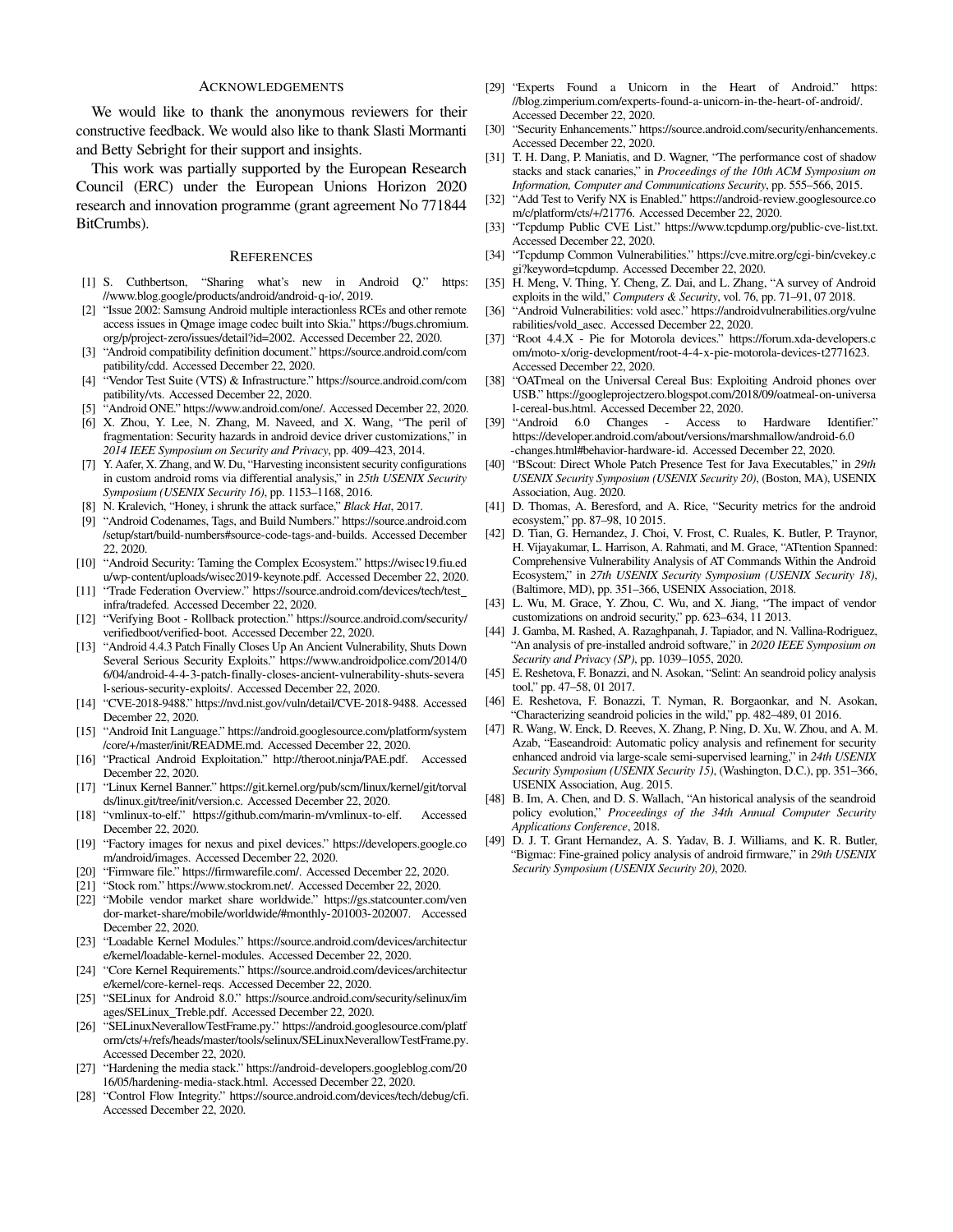# **APPENDIX**

#### *A. Compile-time Hardening*

This section of the appendix is dedicated to a more detailed description of mitigation techniques considered in Section [VI-B.](#page-8-1) For each technique we provide a short description and we explain which artifacts we considered to detect if and ELF file implements it or not. We report a final summary in Table [V.](#page-15-1)

I) Stack Canaries. Stack canaries, introduced in Android 1.5, work by placing a random integer (canary) in memory just before the stack return pointer. In order to overwrite the return pointer (and thus take control of the execution flow), stack-based buffer overflows attacks must also overwrite the canary value. Before a function returns, the stack canary integrity is checked using the function \_\_stack\_chk\_fail (or \_\_intel\_security\_cookie in an alternative implementation), and if it appears to be modified due to an overwrite, the program exits immediately. Thus, we checked for the presence of the aforementioned function among the binary's symbols. We highlight how the stack protector works in two configurations. The first one protects the buffer only if it is greater than a certain size (depending on the architecture), while the second one (named "strong") protects buffers even if they are one byte size. We assumed, as safe assumption, that real world binaries have at least one buffer that can be protected by this compiler defense mechanism. Even though this assumption might sometimes fail, we believe that the numbers of binaries without a buffer to protect is negligible and it is not going to affect the overall results of our measurement.

II) No eXecute (NX). NX marks certain areas of the program as not executable. NX can be implemented both via software or hardware (almost all modern processors uses it). In our analysis, we checked if the GNU\_STACK segment of the binaries, which tells the system whether the stack should be executable or not.

III) Position Independent Executables (PIE). The code of a PIE binary can be placed into random locations in memory, and it executes properly regardless of its absolute address. PIE works in tandem with Address Space Layout Randomization (ASLR). ASLR randomly arranges the address space positions of key data areas of a process (e.g., the base of the executable, stack, heap, and libraries). If the executable is position independent, the location of the executable code within the process is also randomized, making it more difficult for an attacker to predict target addresses. As of Android 4.0 (SDK 15), the kernel gained support for ASLR, but Android still lacked userspace support. The Android 4.1 (SDK 16) release introduced support for full ASLR by enabling heap randomization and adding linker support for PIE. Android 5 (SDK 21) is the latest step forwards, as non-PIE executable support was dropped, and all processes now have full ASLR. The third graph of Figure [3](#page-9-0) reflects the history flow: the growth since its introduction (SDK 16), and a second increase when the non-PIE executable support was dropped in (SDK 21). PIE is the security enhancement with the greater adoption because, after Android 5, the linker does not load non-PIE executables. A PIE ELF file is of the type ET\_DYN, and its .dynamic section contains the DT\_DEBUG tag.

IV) Full Relocation Read-Only (RELRO). A dynamically linked ELF binary uses a look-up table called Global Offset Table (GOT) to dynamically resolve functions located in shared libraries. The dynamic linker defers function-call resolution to the point when the function is called rather than at load time. This technique is known as lazy binding, and it needs that the GOT lives in a predefined place and is writable. Hence, if an attacker finds a bug allowing them to write a few bytes (as many as the length of a valid address), they can overwrite a GOT entry. If a GOT entry is properly overwritten, the attacker can hijack a library call to their malicious code. However, the immediate binding is a valid countermeasure: the linker can resolve all the dynamically linked functions at the beginning of execution and make the GOT read-only. This mitigation is known as *Full RELRO*, and it appears in the SE of Android 4.1. If an ELF implements the Full RELRO, it has the GNU\_RELRO segment and its .dynamic section contains the DT\_BIND\_NOW tag. The GNU\_RELRO segment indicates the memory region which should be made read-only after relocation is done, while the .dynamic section contains an array of tags. The DT\_BIND\_NOW tag indicates the linker that all relocations must be processed before returning control to the program, i.e., using immediate binding.

V) **FORTIFY\_SOURCE**. This is a macro (available in both GCC and Clang) that provides lightweight checks for detecting buffer overflows in various dangerous functions, like memcpy. Some of the checks can be performed at compile time while other checks take place at run-time and result in a run-time error if the check fails. FORTIFY SOURCE works in two phases: first, it tries to computes the number of bytes of the destination buffer used in a dangerous function. If it succeed, it replaces the dangerous functions with their secure \_chk counterpart (e.g., memcpy  $\rightarrow$ \_\_memcpy\_chk) adding as new argument the size of the buffer. If an attacker tries to copy more bytes, the chk function detects the overflow and the program's execution is stopped. If the first step fails, the compiler cannot harden a function (e.g., it might fail with dynamic memory allocated buffers). For dynamically linked executables, the libc contains the implementation of the \_chk functions. Therefore, we first checked whether the libc supports FORTIFY SOURCE, that is, the libc contains at least one \_chk function among its exported symbols. If yes, for each binary, we check if it contains at least one \_chk function among its imported symbols.

VI) **setuid**/**setgid**. These are a special type of file permissions that permit users to run specific executables with temporarily elevated privileges, to perform a specific task.

# *B. Kernel Configuration Mappings*

Table [VI](#page-15-0) contains, for each of the configurations defined in the CDD, the correspondent *Kernel Symbol* introduced while enabling the specific configuration. We noticed how, some kernel configurations might map to the same symbol, while other kernel configurations, depending on the version of the kernel, might change the symbol used. For these configurations, we rely on regular expressions to identify valid symbols. For 3 configurations, we were not able to identify any symbol for the mapping.